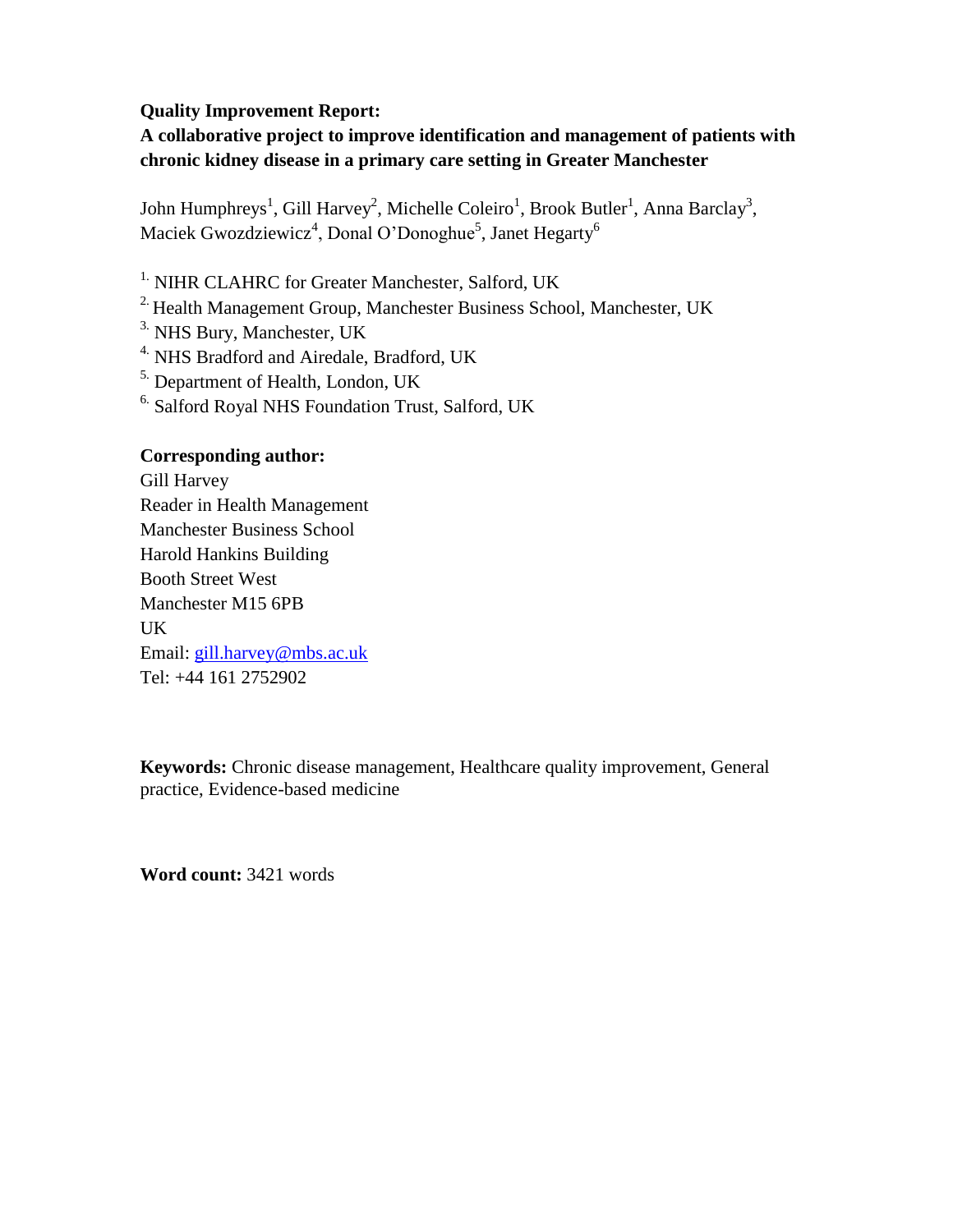#### **Abstract**

**Problem** Research has demonstrated a knowledge and practice gap in the identification and management of chronic kidney disease (CKD). In 2009, published data showed that general practices in Greater Manchester had a low detection rate for CKD **Design** 12 month improvement collaborative, supported by an evidence-informed implementation framework and financial incentives

**Setting** 19 general practices from four primary care trusts (PCTs) within Greater Manchester (GM)

**Key measures for improvement** Number of recorded patients with CKD on practice registers; percentage of patients on registers achieving nationally agreed blood pressure targets

**Strategies for change** The collaborative commenced in September 2009 and involved three joint learning sessions, interspersed with practice level rapid improvement cycles, supported by an implementation team from the National Institute for Health Research (NIHR) Collaboration for Leadership in Applied Health Research and Care (CLAHRC) for Greater Manchester

**Effects of change** At baseline the 19 collaborative practices had 4,185 patients on their CKD registers. At final data collection in September 2010, this figure had increased by 1,324 to 5,509. Blood pressure improved from 34 per cent to 74 per cent of patients on practice registers having a recorded blood pressure within recommended guidelines

**Lessons learnt** Evidence-based improvement can be implemented in practice for chronic disease management. A collaborative approach has been successful in enabling teams to test and apply changes to identify patients and improve care. The model has proved to be more successful for some practices, suggesting a need to develop more context-sensitive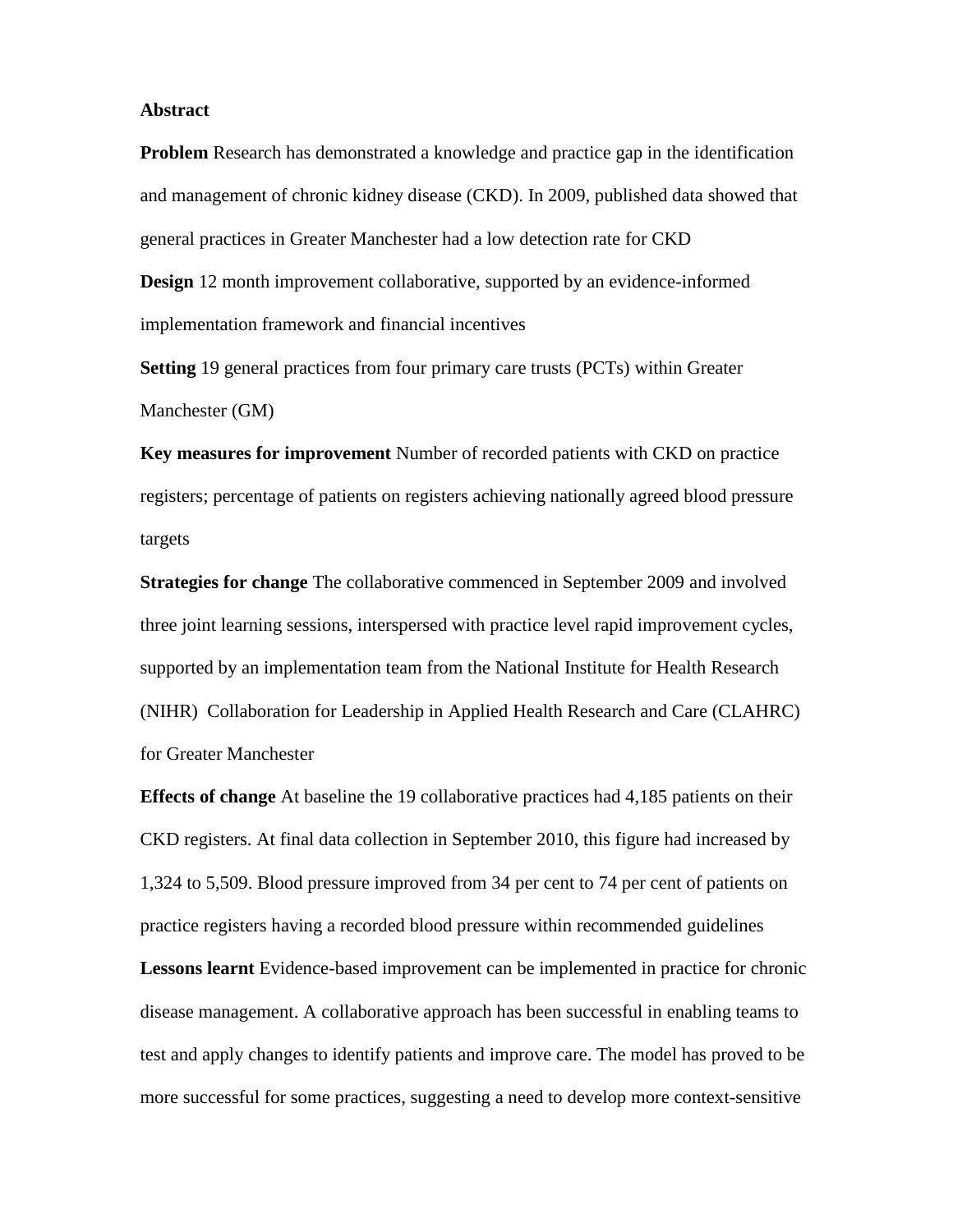approaches to implementation and actively manage the factors that influence the success of the collaborative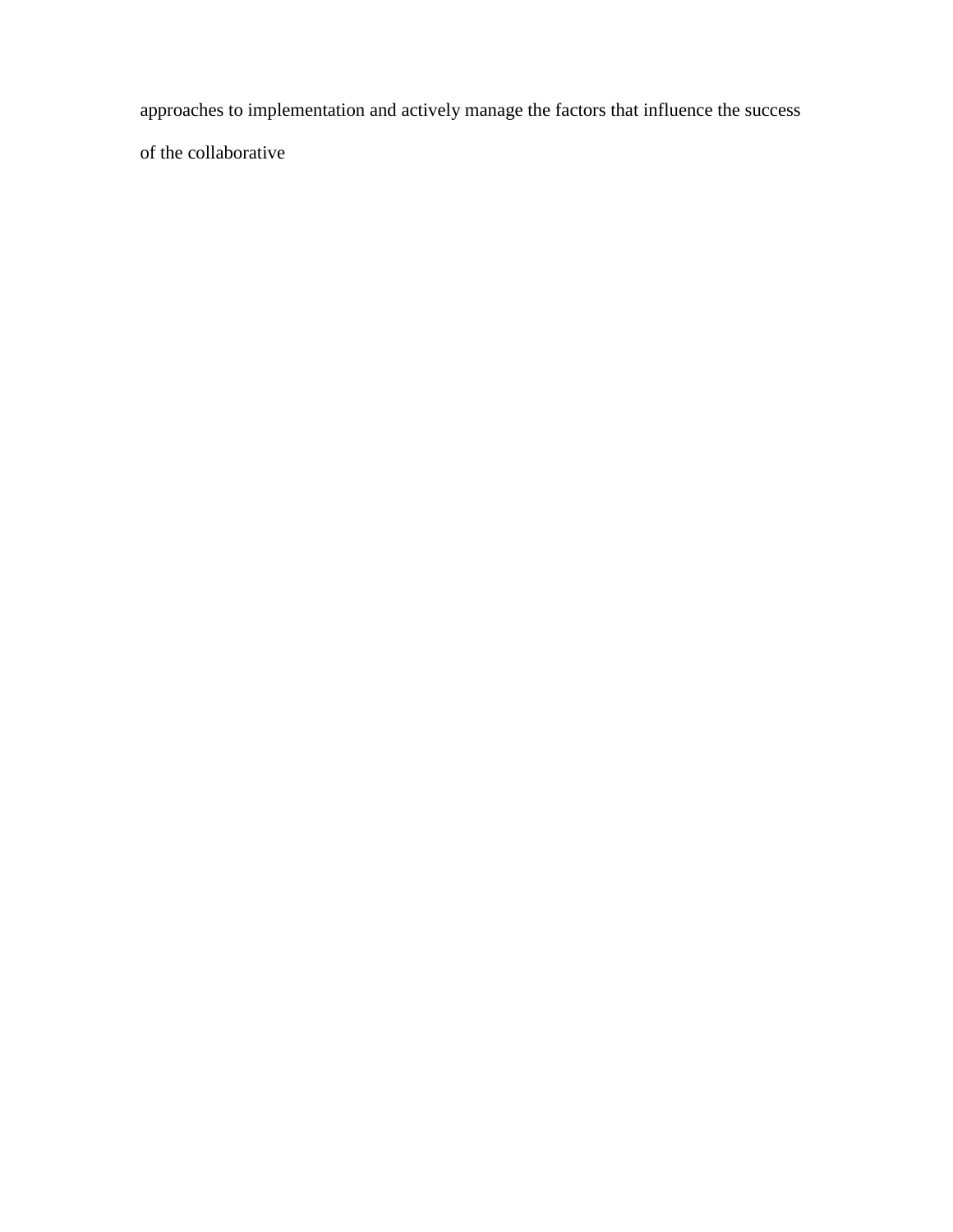#### **CONTEXT**

Chronic kidney disease is common, affecting around 5-10% of the adult population. CKD stages 3-5 represent moderate to severe disease and ascertainment of these stages has been included in the NHS Quality Outcomes Framework (QOF) since 2006/07. These stages fall into a classic pyramid stratification of chronic disease[1] with around 97% of patients in stage 3 disease,[2] at which point patients tend to be asymptomatic from kidney disease and at least ten times more likely to die, have a cardiovascular event or experience hospitalisation over 5 years than progress their kidney disease beyond stage 3.[3] 1.3% of patients in stage 3 disease will have end-stage kidney disease (ESKD) at 5 years.[4] The percentage from stage 4 disease is 19.9%. The costs of ESKD are extremely high; 5 year survival on haemodialysis is worse than many cancers unless transplanted, the treatment regime is very burdensome and costs are for life. During 2008/09 £1.3 billion, or around 1.4% of the NHS budget was spent treating only 0.05% of the general population for 'renal problems'.[5] Secondary care accounts for 94% of total expenditure in this area.

The National Institute for Health and Clinical Excellence (NICE) developed guidelines for chronic kidney disease in 2008, which aimed to promote earlier detection, intervention and prevention or delay of complications including ESKD. Careful economic analysis was performed to underpin the guidance which concluded that case finding in patients with diabetes or hypertension or aged over 55 years would identify up to 93% of CKD patients at stages 3-5.[6] However, research in general practice has demonstrated potential barriers to achieving such evidence based guidance in practice, including, for example, acceptance of CKD as a disease state in the elderly, knowledge gaps in monitoring, treatment and referral, concerns about anxiety generation by applying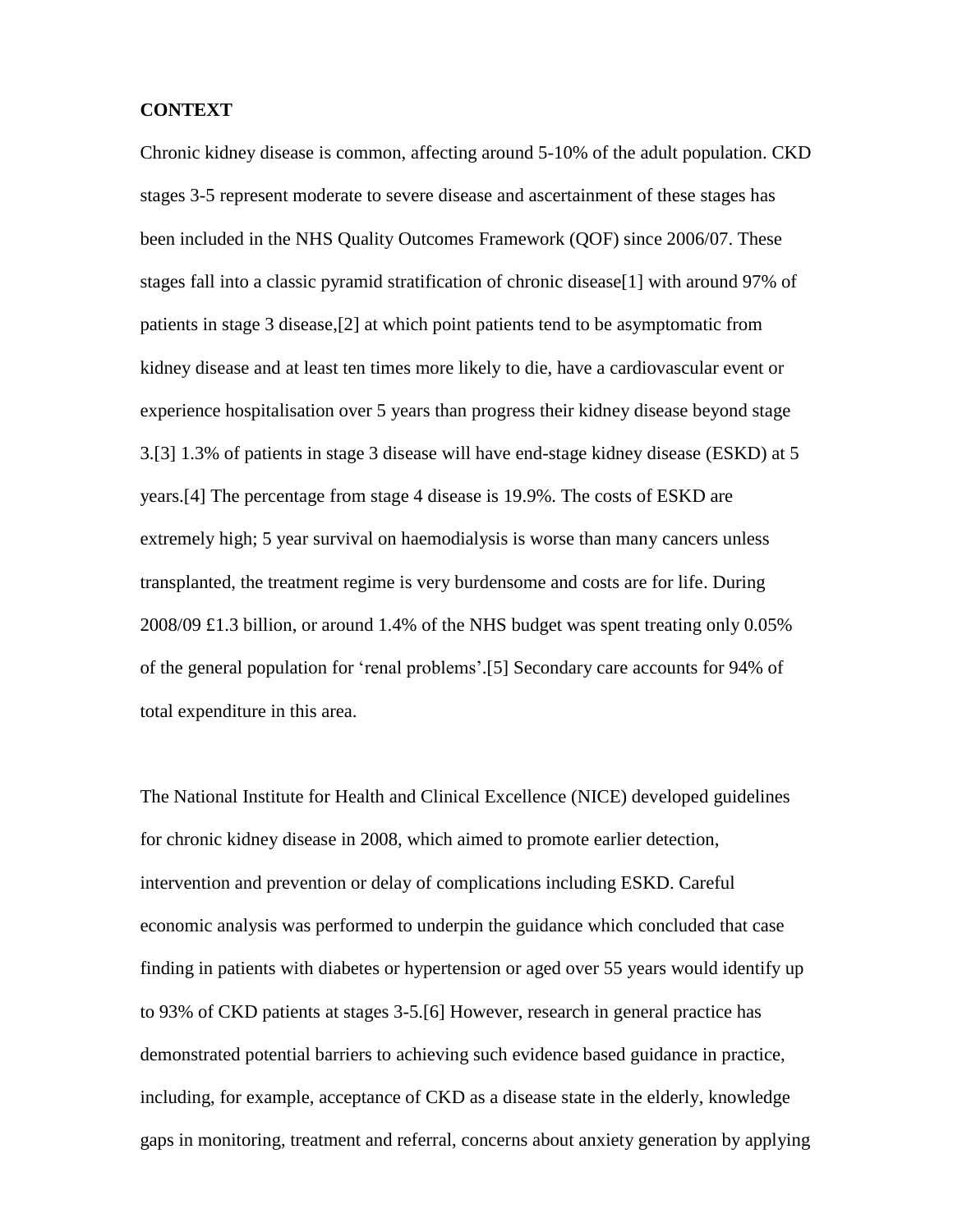a chronic disease label to asymptomatic individuals, and inadequate time to deal with CKD in addition to other long-term conditions.[7]

#### **OUTLINE OF THE PROBLEM**

At the start of the project, research findings[2] and QOF data from Greater Manchester[8] suggested a gap of around 2% between the recorded local prevalence and estimated national average prevalence of CKD, equating to around 41,000 undetected cases of CKD in Greater Manchester. The same data also demonstrated that of those diagnosed, some 30% were not receiving optimal disease management, such as monitoring of their blood pressure or testing for proteinuria.

Life expectancy at birth in Greater Manchester is one of the lowest in the UK[9] and addressing health inequalities in vascular diseases is one step towards improving this. This is the focus of activities within the NIHR CLAHRC for Greater Manchester, which is one of nine national initiatives established as collaborations between universities and the NHS to tackle the known gaps between evidence and practice. Its mission is to address health inequalities in vascular diseases (chronic kidney disease, stroke, diabetes and heart failure) by conducting and implementing applied health research in the primary care trusts within Greater Manchester.

Practices from four of the 10 PCTs (NHS Stockport, NHS Salford, NHS Bolton and NHS Ashton, Leigh and Wigan) were invited to participate in the project. Practices were selected to reflect a range of list size and CKD prevalence at baseline. The list size across practices ranged from 3,248 to 12,274 patients, whilst the prevalence at baseline varied from a starting point of 1.5% up to 8.8% of the 18+ practice register.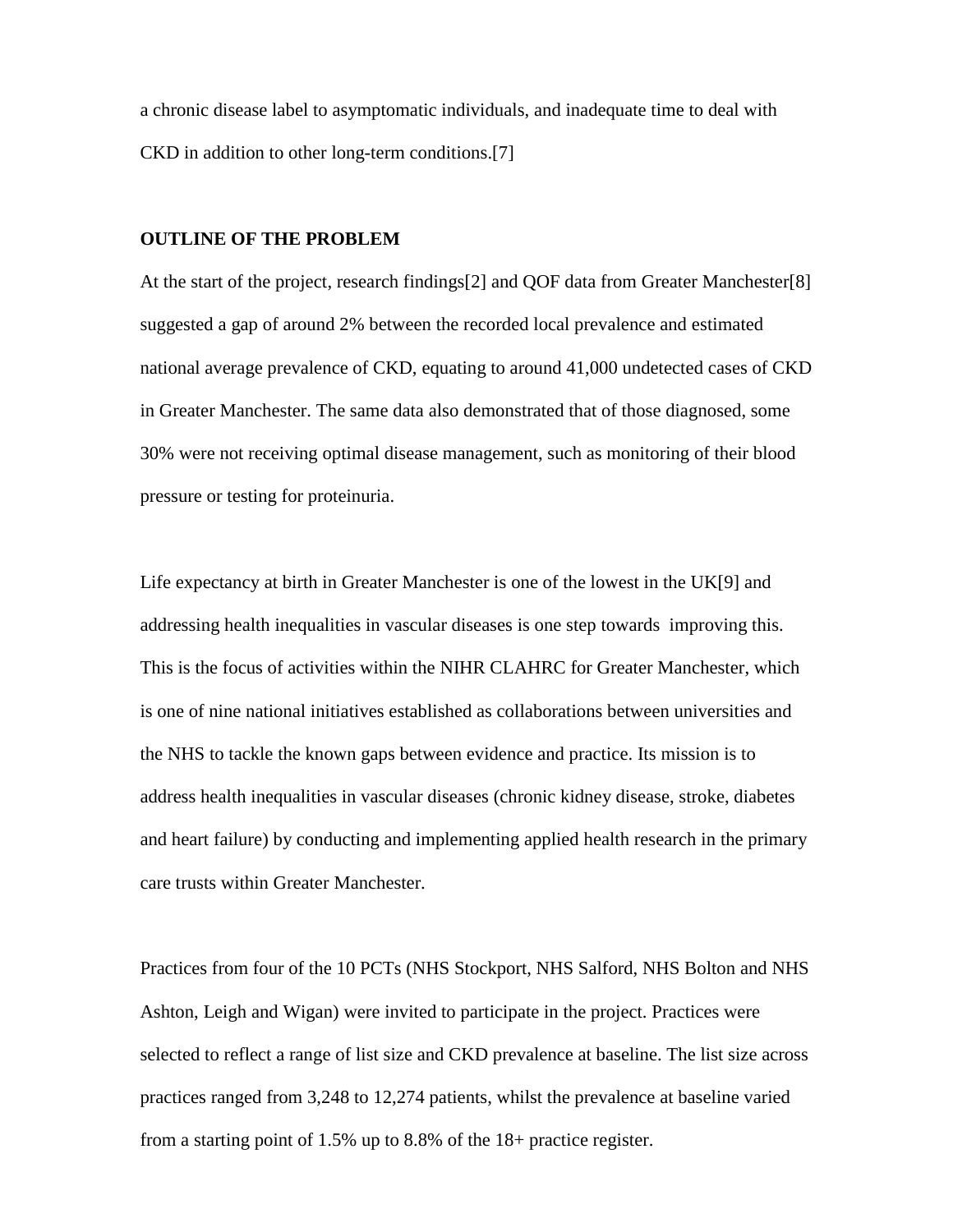## **KEY MEASURES FOR IMPROVEMENT**

An expert faculty was formed to agree the scope and aims of the collaborative, drawing on available evidence, such as the NICE guidelines on the identification and management of CKD. The faculty contained a mixture of patient representation, secondary and primary care experts, local primary care opinion leaders and improvement leaders. The faculty established two key objectives for the collaborative, namely: to halve the gap between recorded and estimated prevalence for each practice and for 75% of all CKD patients to have their blood pressure managed to targets recommended by NICE guidelines. A secondary measure was the number of CKD patients tested for proteinuria. The CKD specific guidelines from NICE recommend tighter blood pressure control for patients with CKD and proteinuria of <130/80, whilst CKD without proteinuria should be managed within <140/90.

#### **PROCESS OF GATHERING INFORMATION**

Participating practices submitted data on a monthly basis. These data recorded the number of patients on the CKD register, the number tested for proteinuria, of those tested for proteinuria, the number who had a result coded as positive or negative, and the number of patients meeting targets for blood pressure control (with and without proteinuria). The process of capturing the monthly data was completed by a member from each improvement team using searches carried out on their in-practice clinical systems. Each team submitted their practice data to their assigned CLAHRC improvement facilitator.

### **ANALYSIS AND INTERPRETATION**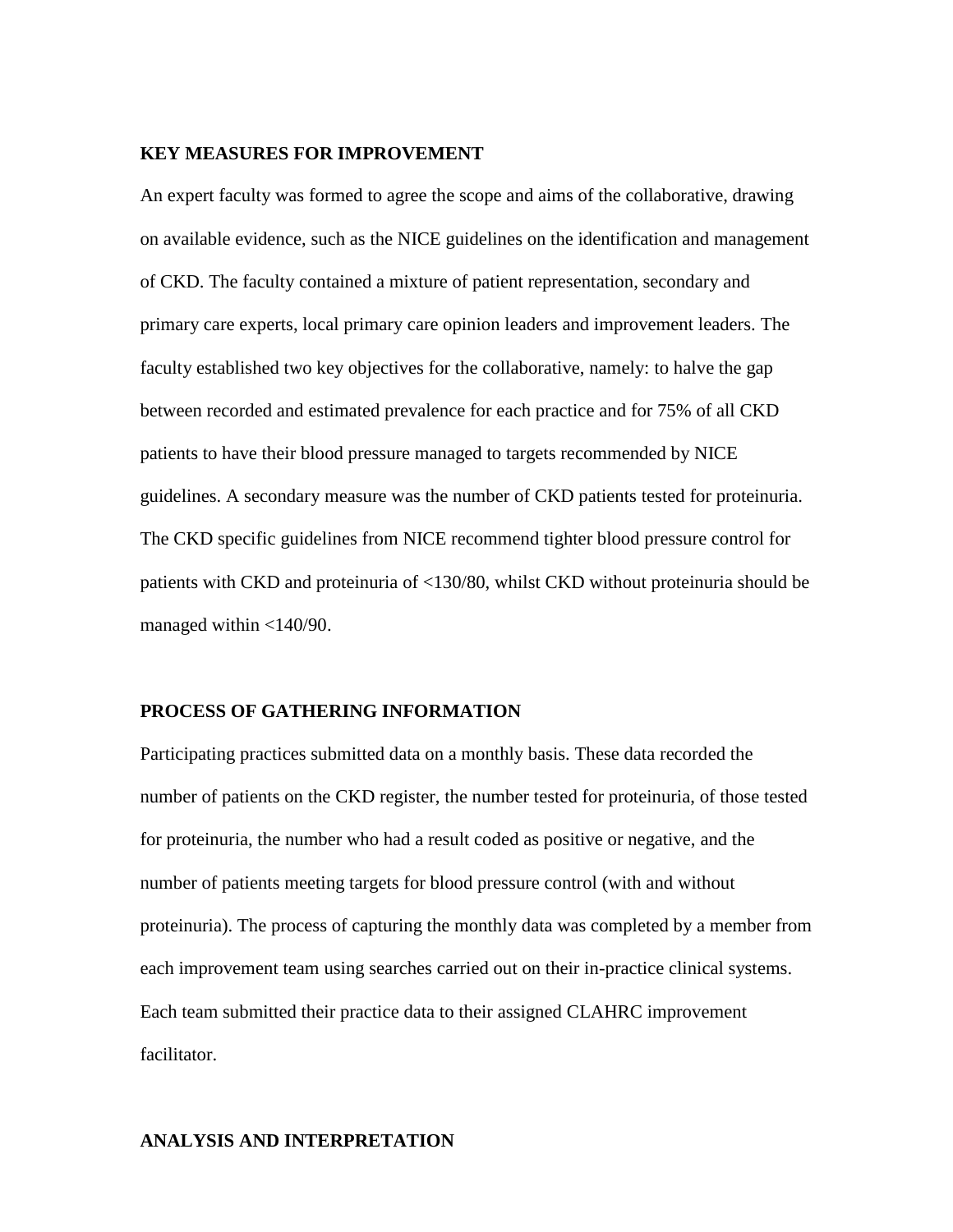Data that were submitted by the practices to the CLAHRC project team were analysed and reported on a monthly basis. Data were presented back in a number of ways. At an individual practice level, run charts were used to present progress on the key indicators over time, alongside guidance on successful improvements, areas for development, and useful comparatives with other practices within the collaborative. To increase the shared learning element of the collaborative, monthly practice feedback and dashboard reports (see Figure 1) clustered by PCT were also presented back to the teams and made available for online viewing. This allowed teams to track their own progress against their peers. At the start of the collaborative, all the practices agreed that practice names should be unblinded for the duration of the collaborative, which enabled them to seek information or advice from other practices where appropriate. The clustering of progress by PCT also helped the CLAHRC to identify common trends within each area.

The CLAHRC project team met on a monthly basis to review progress at a practice and PCT level. By assessing the data and comparing the progress of practices in relation to each other, strengths and weaknesses of each practice were identified to help facilitate focused improvements. Previous research on the factors known to influence the success of improvement initiatives in health care was used to inform these discussions and plan strategies to accelerate improvement in some of the lower performing practices. In particular, the project team applied the framework developed by Bate and colleagues,[10] which suggests that the improvement trajectory of organisations is influenced by their ability to address six core challenges, namely, structural, political, cultural, educational, emotional and physical/technological challenges. Box 1 provides an example of the discussion and analysis at the monthly CLAHRC project team meetings to assess progress of individual practices and strategies for future facilitation support.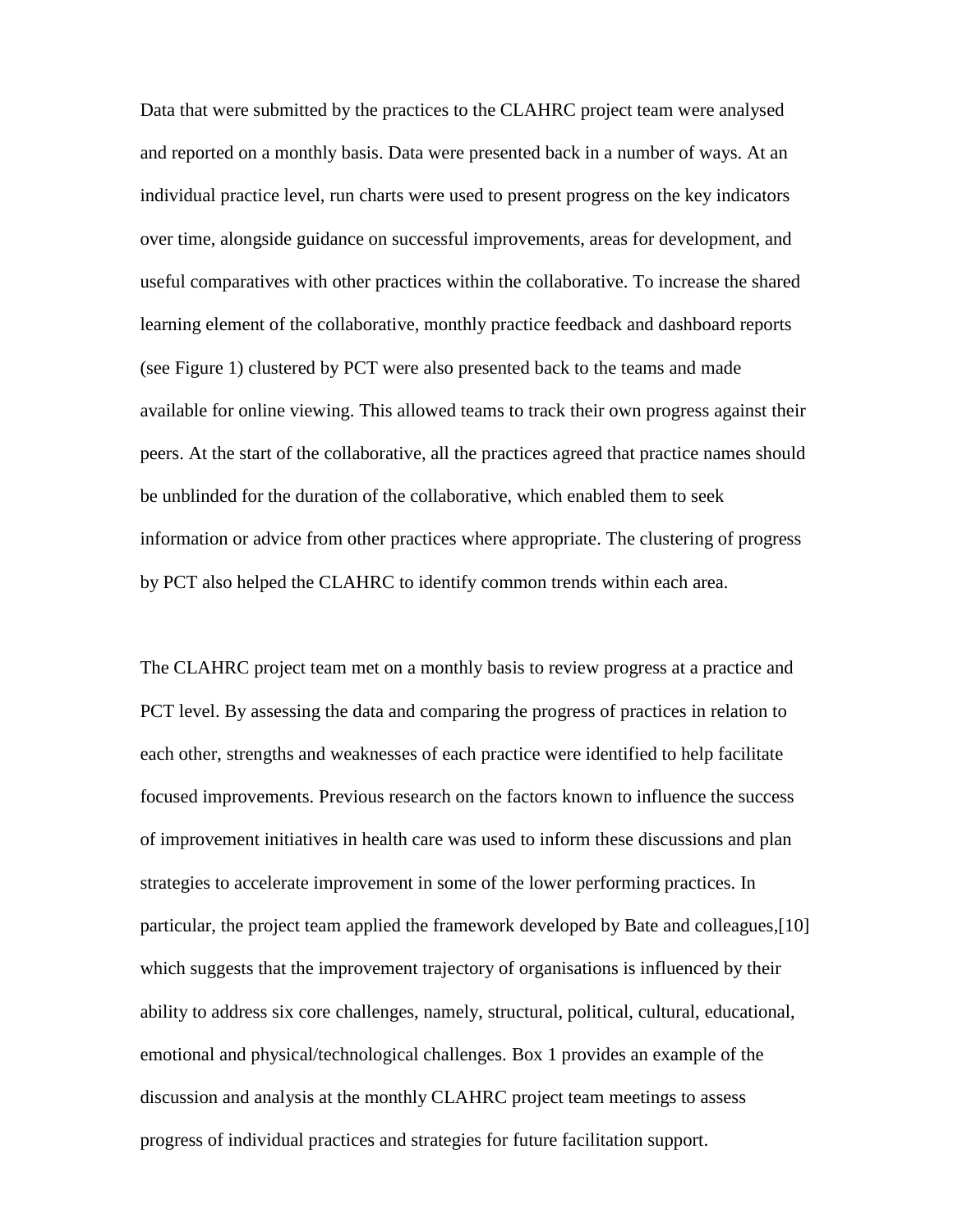## **STRATEGY FOR CHANGE**

The GM CLAHRC has developed an approach to implementation that recognises the complex, multi-faceted process of translating research evidence into practice.[11] Key building blocks of the CLAHRC implementation strategy include the Model for Improvement[12] and the PARIHS framework,[13] which proposes that the successful implementation of research evidence into practice is dependent on the complex interplay of the evidence to be implemented, the context in which the implementation is to take place, and the way in which the process is facilitated (how and by whom). This wider perspective on implementing evidence based practice provided a framework within which the improvement collaborative was designed and run, as outlined below.

The improvement collaborative itself was based on the breakthrough collaborative model, with its key elements of joint learning events and practice-level action periods.[14] Over the 12 month collaborative, three learning sessions and a concluding summit event were held. In between learning events, improvement teams at each practice used PDSA (Plan, Do, Study, Act) rapid improvement cycles to test and apply changes. Each team was typically made up of a lead GP, a practice nurse and a practice manager, to reflect the multi-professional nature of the changes to be made and the need for effective teamwork to make improvements. Practices were recompensed as part of the implementation strategy in order to secure protected time for the teams to carry out the improvement work and to cover the costs of attending learning sessions and also received a financial incentive for completing key stages of the collaborative This involved each practice receiving an initial payment for baseline data collection, and three subsequent payments after attendance at each of the learning sessions. These three scheduled payments covered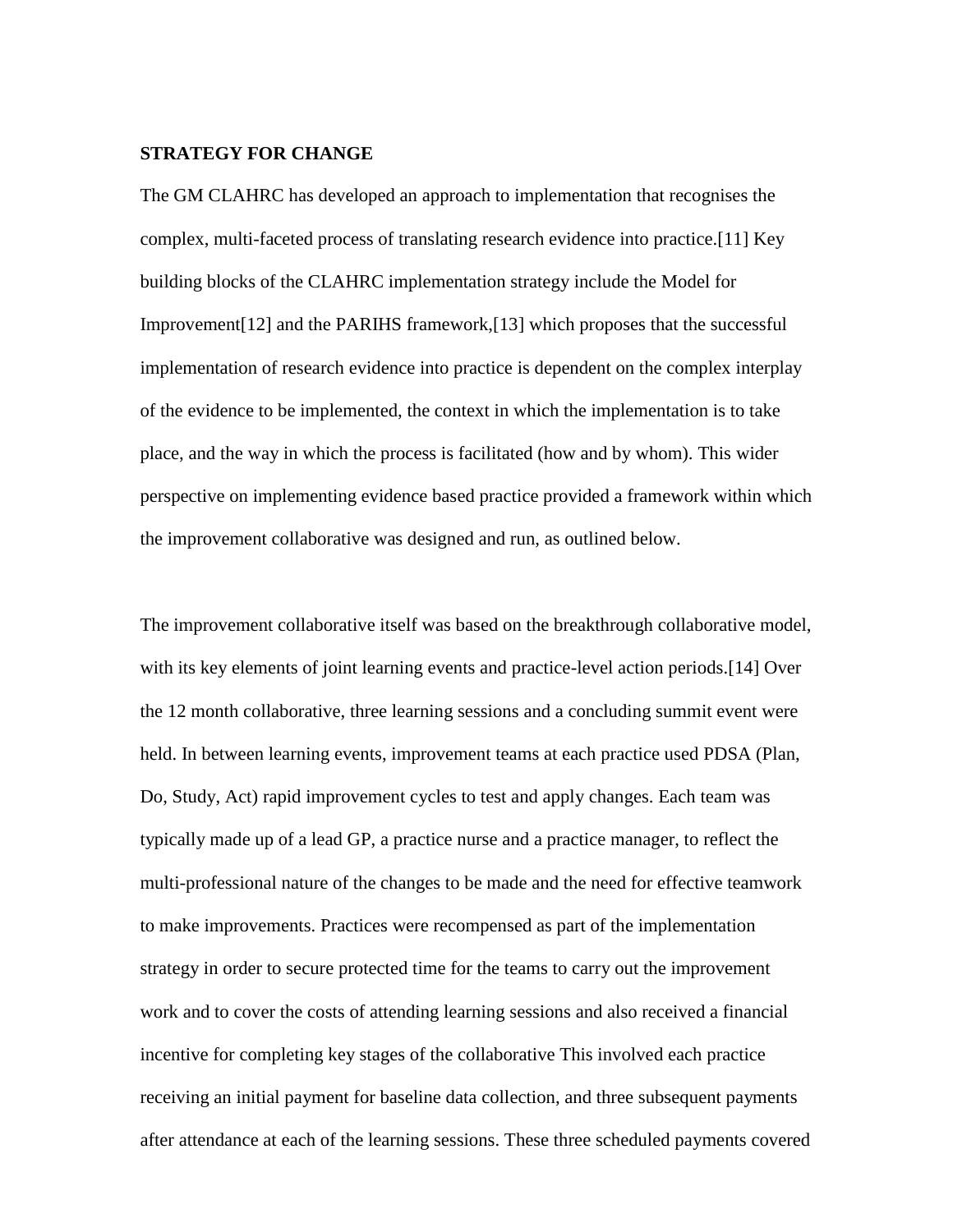time out for attending the learning session and time spent by teams during action periods to implement the improvement work. Each practice was issued a final payment (between £500 and £1,250) at the close of the project; the exact amount awarded was based on achievement against the key improvement measures. Box 2 summarises the costs associated with running the improvement collaborative.

Drawing on the key elements of the CLAHRC implementation model,[13] a number of other strategies were employed to support and enhance the improvement collaborative. For example, to provide local, tailored facilitation, which has been shown to be important for successful implementation,[15] improvement teams received regular site visits between learning sessions. These visits were made by two improvement facilitators, employed by the CLAHRC, who provided help with data searches and management, process mapping and design, project management and teamwork development. Recognising the impact of context on implementation and improvement,[16] the facilitators also supported local practices to complete an assessment of their local context to identify any potential barriers to implementation, for example, issues relating to organisational culture, leadership, team work and communication.[17] These assessments were used to plan specific strategies required at a practice level to enhance the likelihood of successful implementation, for example, introducing regular meetings for the whole practice team, making clinical guidelines more accessible, developing ways to communicate the content of the guidelines and so on. To increase the scope for support for improvement work at a wider organisational context level, the CLAHRC team also engaged with senior stakeholders at each of the participating PCTs to give them regular updates on progress and encourage them to contact teams and recognise their achievements.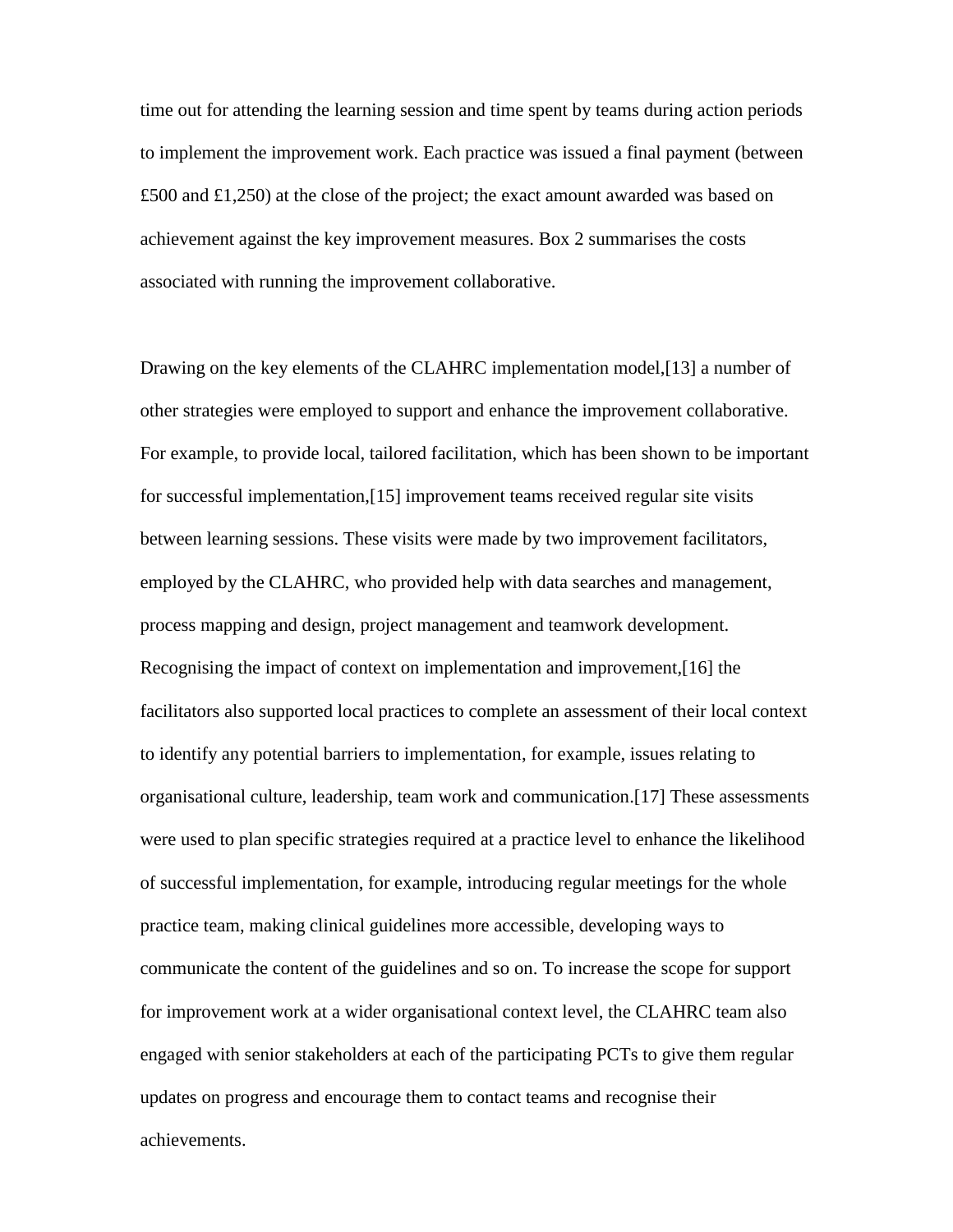## **EFFECTS OF CHANGE**

Overall, the 19 collaborative practices identified 1,324 patients over 12 months, equating to 92% of the aim set (n=1,441 patients). Ten of the 19 practices achieved their prevalence targets, however, there were wide variations in the level of achievement across the four PCTs (see Figure 2). The highest PCT percentage prevalence achievement against target was 199%, and the lowest was 61%. The variation was further polarized at practice level with the highest achievement being 480%, and 40% being the lowest. Each PCT had a mix of practices and in each similar tests of change were tried. It is difficult, therefore, to account for the wide range of achievement against the prevalence targets, although some of the variation could be attributed to limitations in the prevalence modelling which does not account for variations in ethnicity and deprivation.

The aggregate improvement in prevalence in the collaborative practices across the four PCTs was 1.2%. During the same period, for comparison, the average improvement in prevalence for non-collaborative practices was sampled from two of the 4 PCTs (NHS Ashton, Leigh and Wigan and NHS Salford) and found to be 0.2%. If this level of improvement was replicated across all practices in the ten Greater Manchester PCTs, we estimate that approximately 26,000 patients would be added to CKD registers (see Figure 3).

In relation to the second aim, an overall recorded improvement from 34 per cent to 74 per cent of patients on CKD registers being managed within NICE blood pressure targets was observed – the equivalent of up to 1,800 patients experiencing better management of their blood pressure. The highest achieving PCT reached 81% of all recorded CKD patients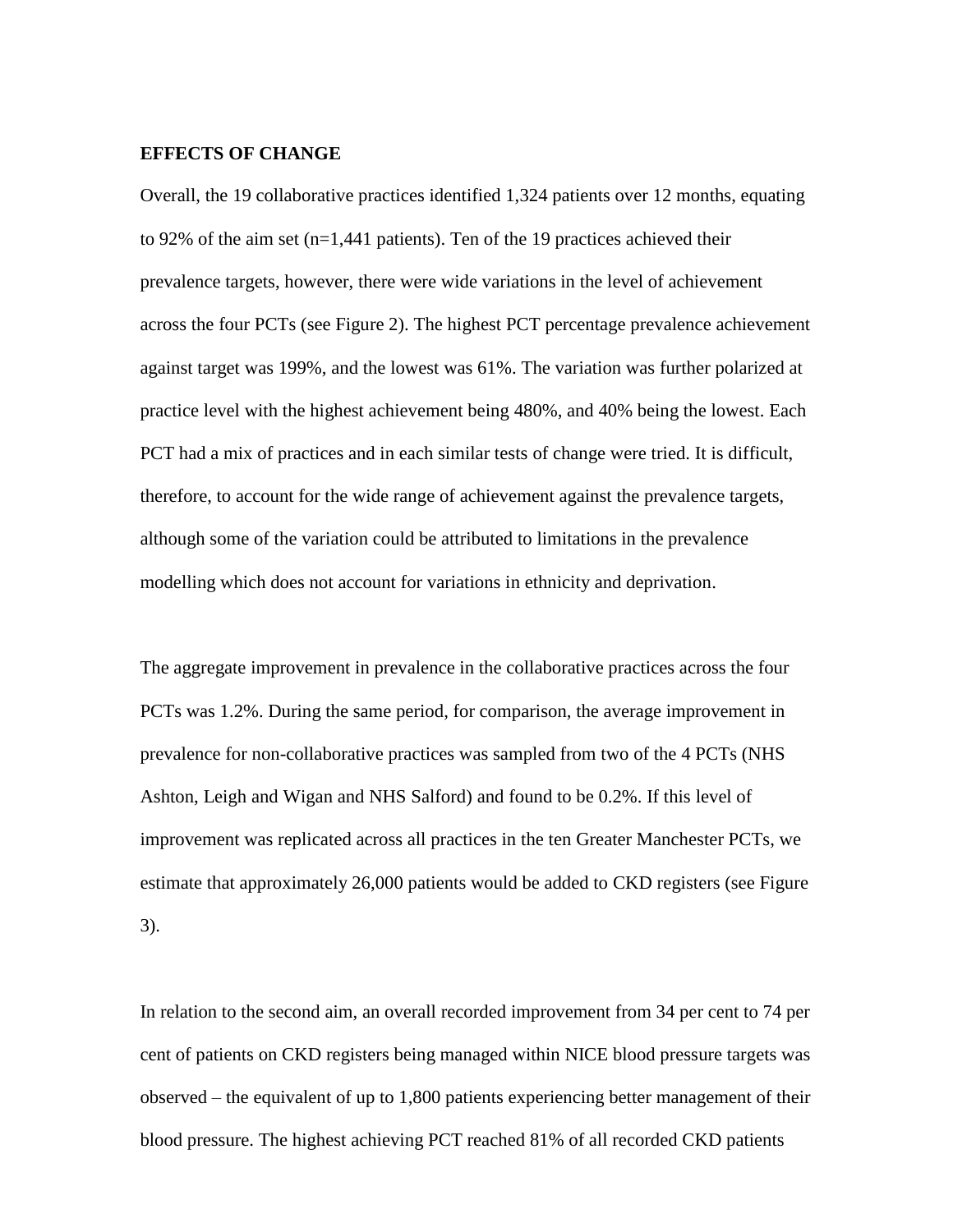meeting targets, the lowest 67%. Again, the variation in achievement was wider at practice level, ranging between 51%-91% (see Figure 4). Additionally, the data showed that only 23% of registered CKD patients had been tested for proteinuria in October 2009. By August 2010 this had improved to 78%.

Although we were not resourced to perform a detailed cost-benefit analysis of the project, we examined sample data from two quarters to study the effect of participating in the collaborative on practice referrals, cogniscent that in the short term, initiatives to 'find and treat' chronic disease can incur additional costs. In one PCT, data from the participating practices showed a reduction by 43 per cent of referrals into secondary care, with a resultant estimated saving of £48,000 per PCT per year, if replicated PCT wide. This finding, along with the savings associated with better management of CKD and delayed progression of the disease to the highly resource intensive stage of dialysis, reinforces the findings from other studies which have demonstrated that interventions to improve detection and a more systematic approach to the management of CKD are cost effective.<sup>[18]</sup>

#### **LESSONS LEARNT**

Overall, the improvement collaborative was largely successful in achieving the aims that were set. However, as the data illustrate, the rate of achieving the project aims varied considerably across the 19 practices. This is typical of the implementation of any complex intervention[19] – 'what works' in one setting is rarely directly transferable to another setting, even within the same broad organizational setting, in this case a PCT. The collaborative model allows for flexibility so that specific changes can be tailored at a local level, using the PDSA approach. However, even with this flexibility, some practices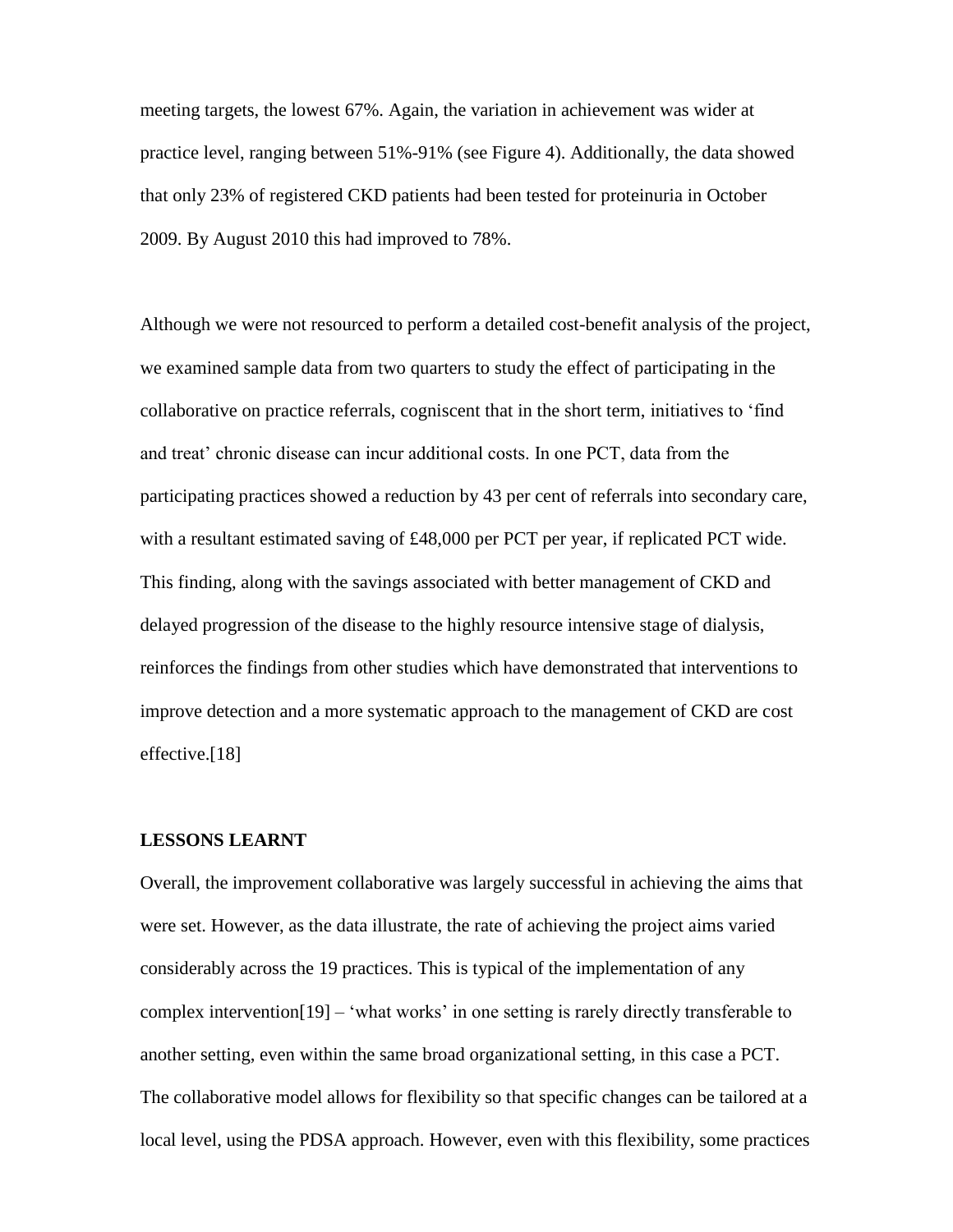were clearly more successful than others in implementing evidence-based changes for identifying and managing chronic kidney disease; this despite the fact that all the practices were within the same regional area of the country and were subject to the same set of financial incentives and payments.

In order to better understand the reasons for this variation, we undertook process evaluation at the level of individual practices to examine local factors that might be impacting on the improvement project. This included asking practices to review and rate their own progress, informal interviews with practice staff and ongoing reflection about individual practice progress at monthly project team meetings. From this evaluation, a number of general lessons emerged (see Box 3). These reinforce the findings from previous studies of improvement collaborative,[20-21] which highlight factors such as the importance of the topic for improvement being perceived as a priority, the need for measurable and achievable targets, senior leadership support and the need for a receptive and supportive context.

It was notable that the shared learning element of the collaborative seemed to be effective and that the practices genuinely learned improvement ideas from one another at the learning events. Data feedback processes and benchmarking – comparing at both PCT and practice level within the collaborative – helped motivate practices and encouraged them to work together to increase overall progress. A common theme that emerged from the collaborative was a knowledge gap at practice level and within the facilitation team around accurate data extraction from in-practice systems and at times this hindered the progress of the project in achieving its aims. As the collaborative progressed, practice teams and the improvement facilitators developed their knowledge and skills in this area,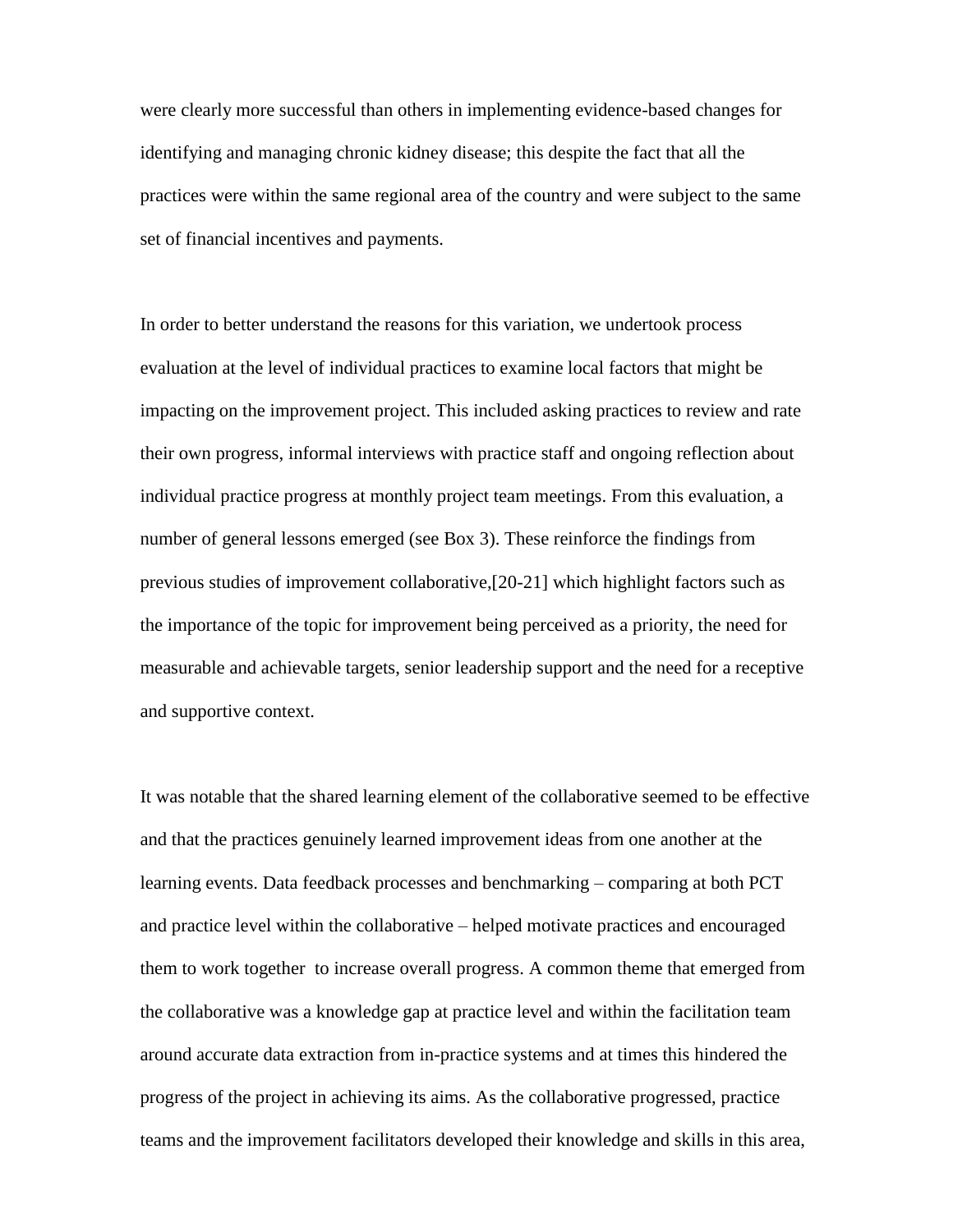but the experience was very much one of learning by doing, supported by the PDSA method and regular input from the improvement facilitators. In this and other ways, the collaborative demonstrated that small PDSA cycles can be used as an effective tool within the primary care setting to facilitate effective changes and educate improvement teams around CKD. By testing the effects of change in a process in their practice environment, teams can measure the benefits that the change brings before deciding on whether and how to implement it on a practice wide basis.

The feedback from practice teams suggested that the financial provision to buy out the improvement team's time to attend learning sessions and undertake improvement work at a local level during the action periods was important, particularly in the initial set-up phases of the project. Whilst the financial support provided did not completely cover the costs of the staff time spent on the work, it was helpful in securing commitment and offsetting some of the costs incurred. However, improvement work is often not a key priority in practices and it is important to ensure that improvement teams have the support from all staff to enable them to complete the work, including buy-in to the importance of the topic they are working on. Obtaining engagement from the whole staff team in a practice provides the improvement team with both emotional and logistical support to carry out the work. Those practices that faced staff opposition, particularly at a senior level, found the work significantly harder, despite the availability of financial support.

#### **NEXT STEPS**

The collaborative has proved to be a successful way to get practices working together to improve care. CKD registers have grown and improved in accuracy, and practices have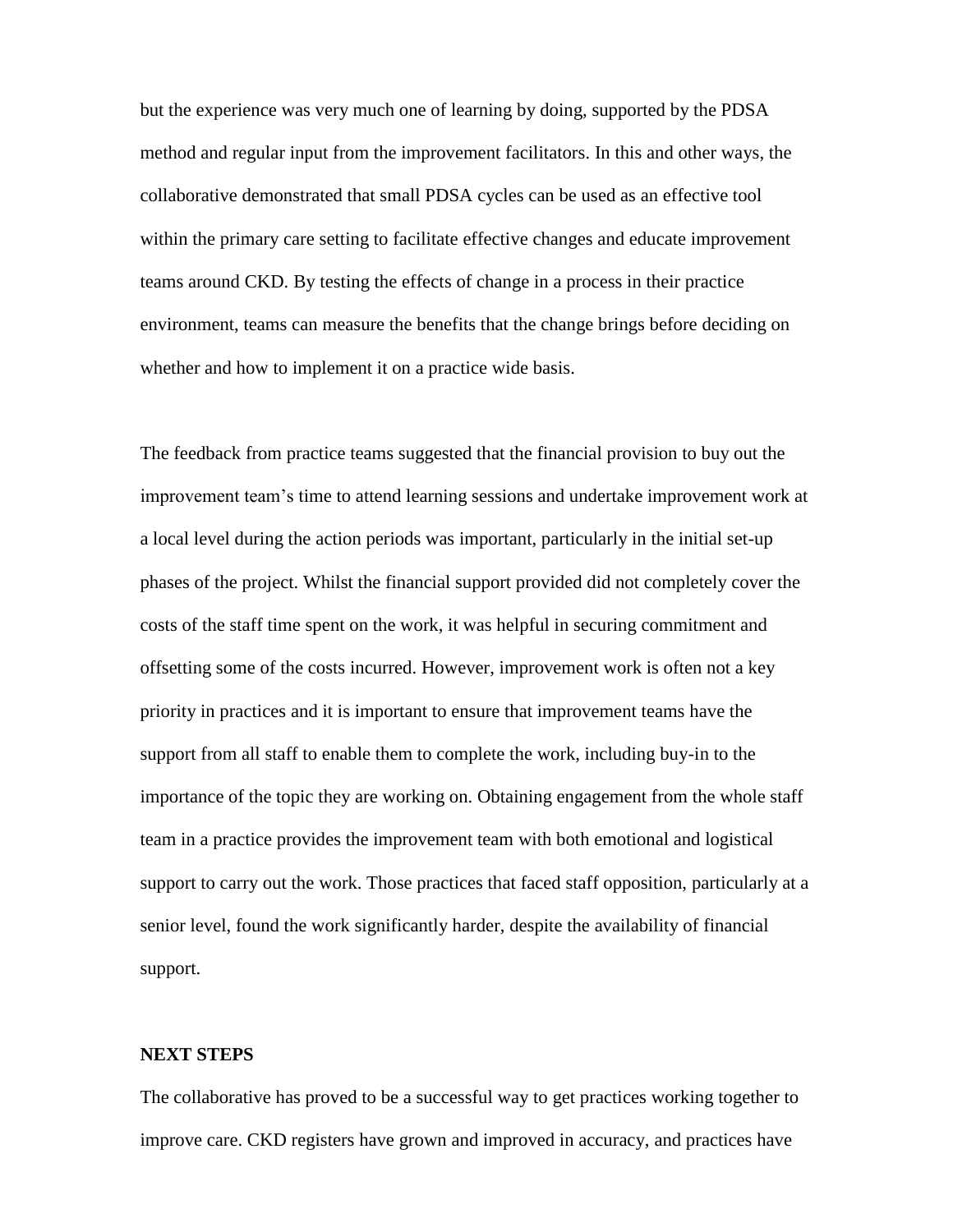more knowledge and confidence in managing the patients on these registers, as well as having newly developed skills in quality improvement. At the same time, as facilitators we have developed an increasing insight into the practical barriers and constraints that might limit the progress of improvement initiatives in primary care. Involvement in the collaborative has reinforced the importance of developing context-sensitive approaches to implementation and tailoring the facilitation strategy to meet local needs on a case by case basis.

As the collaborative progressed, the improvement teams typically focused on a number of key activities to implement the evidence around identifying and managing patients with CKD. These involved establishing the improvement team and processes at a practice level, validating practice registers, identifying patients with CKD, achieving optimal management of patients with CKD and introducing systems and processes to ensure that improvements were sustained once the collaborative came to an end. Learning from these different elements of implementation and from our reflections on the experience of the collaborative and the issues that practices had to address, we have distilled the lessons learnt into an improvement guide on closing the gap between evidence and practice for the identification and management of CKD in primary care (see Box 4). This guide is being implemented and evaluated in a second phase of the project, working with a new set of practices, which commenced in March 2011. It is also available as an online resource for other primary care practices interested in improving the identification and management of chronic kidney disease (http://clahrc-gm.nihr.ac.uk).

One challenge that could be made about the approach we have adopted is that it is too resource intensive to replicate more widely across a whole health system; the average per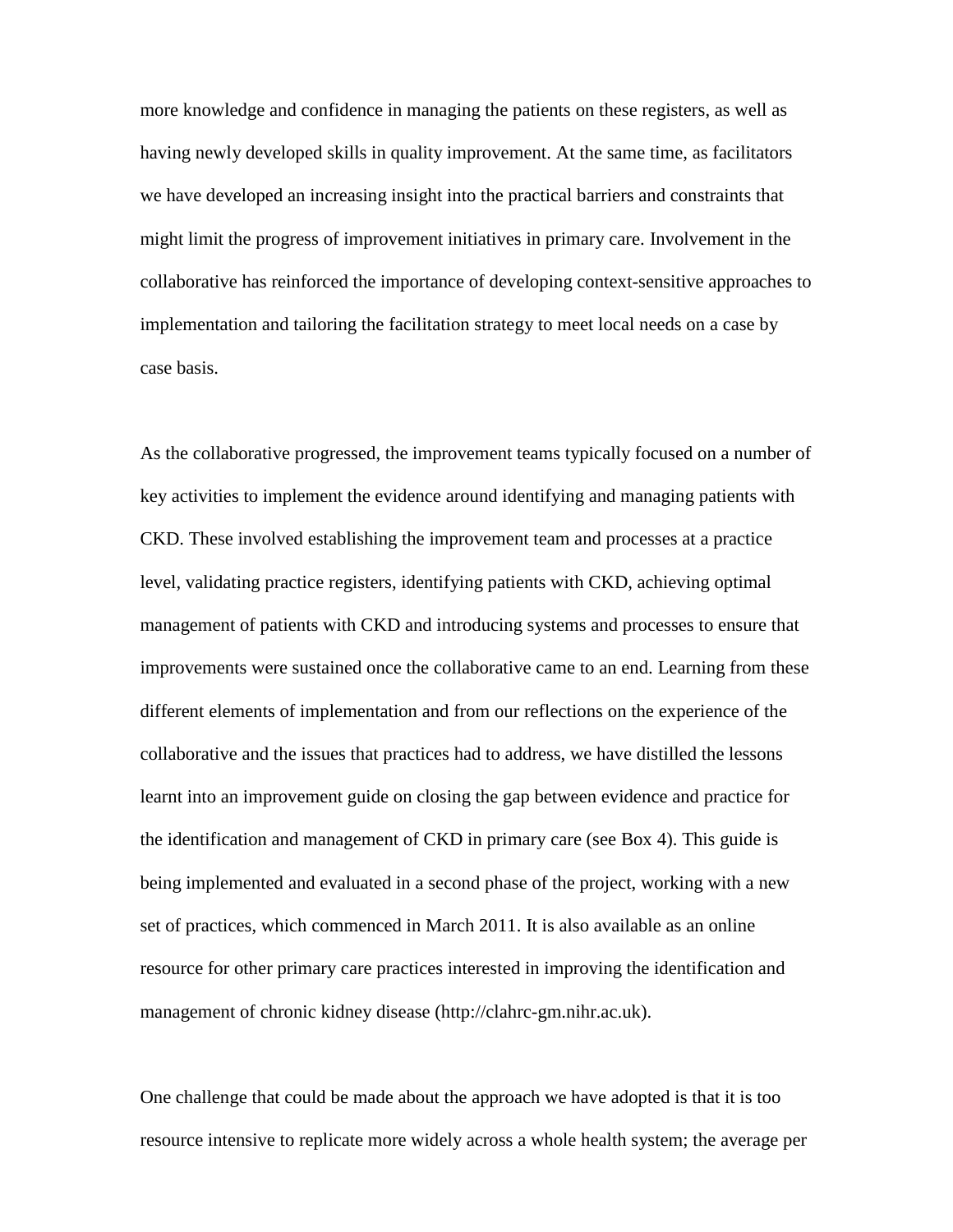practice cost, including the external facilitation team and project management, was around £20,600. This funding was uniquely available via the NIHR and the NHS as part of a national programme aiming to reduce the research to practice gap. We would suggest, however, that a large proportion of the costs associated with this first phase are "set-up costs". With the learning and experience from the phase 1 project, we have been able to significantly reduce the externally provided costs of implementation in phase 2, where the average practice payment is smaller, the length and cost of learning events has reduced and the amount of external support required is less. We also have access to improved analysis tools to reduce the time needed to search practice systems for appropriate patients. However, we do believe that there will always be costs associated with supporting the implementation of evidence based practice. For the practice, the costs will largely be in the form of staff time to work on improvement initiatives and whilst the improvement guide that we have developed could be used independently by practice teams, there is evidence to suggest that the type of external facilitation provided to support implementation in this project is both beneficial and cost effective.[22] For example, a recent systematic review by Baskerville and colleagues,[23] which reviewed 23 studies of practice facilitation in primary care settings, concludes that practices are 2.76 times more likely to adopt evidence based guidelines if they have the support of outreach facilitators.

From our experience to date, it appears that combining the structured approach of the collaborative with tailored implementation strategies is one that has merit, although more detailed evaluation is needed to systematically track the processes at work over time and assess impact and outcomes. This includes a more detailed assessment of the extent to which the improvement collaborative approach to implementing evidence into practice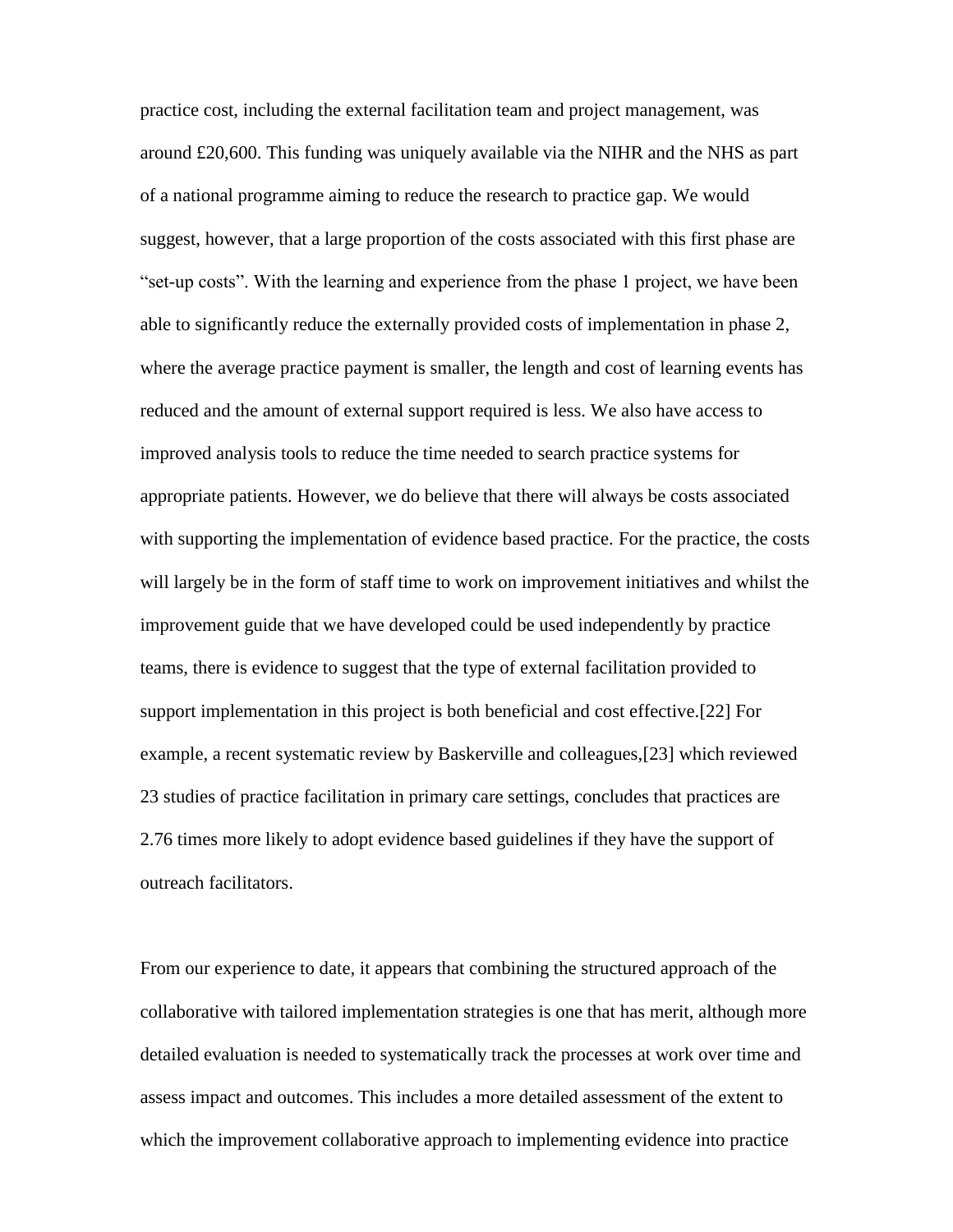offers a reasonable return on investment. This is something that we aim to report more fully on once the second phase of the implementation study is complete.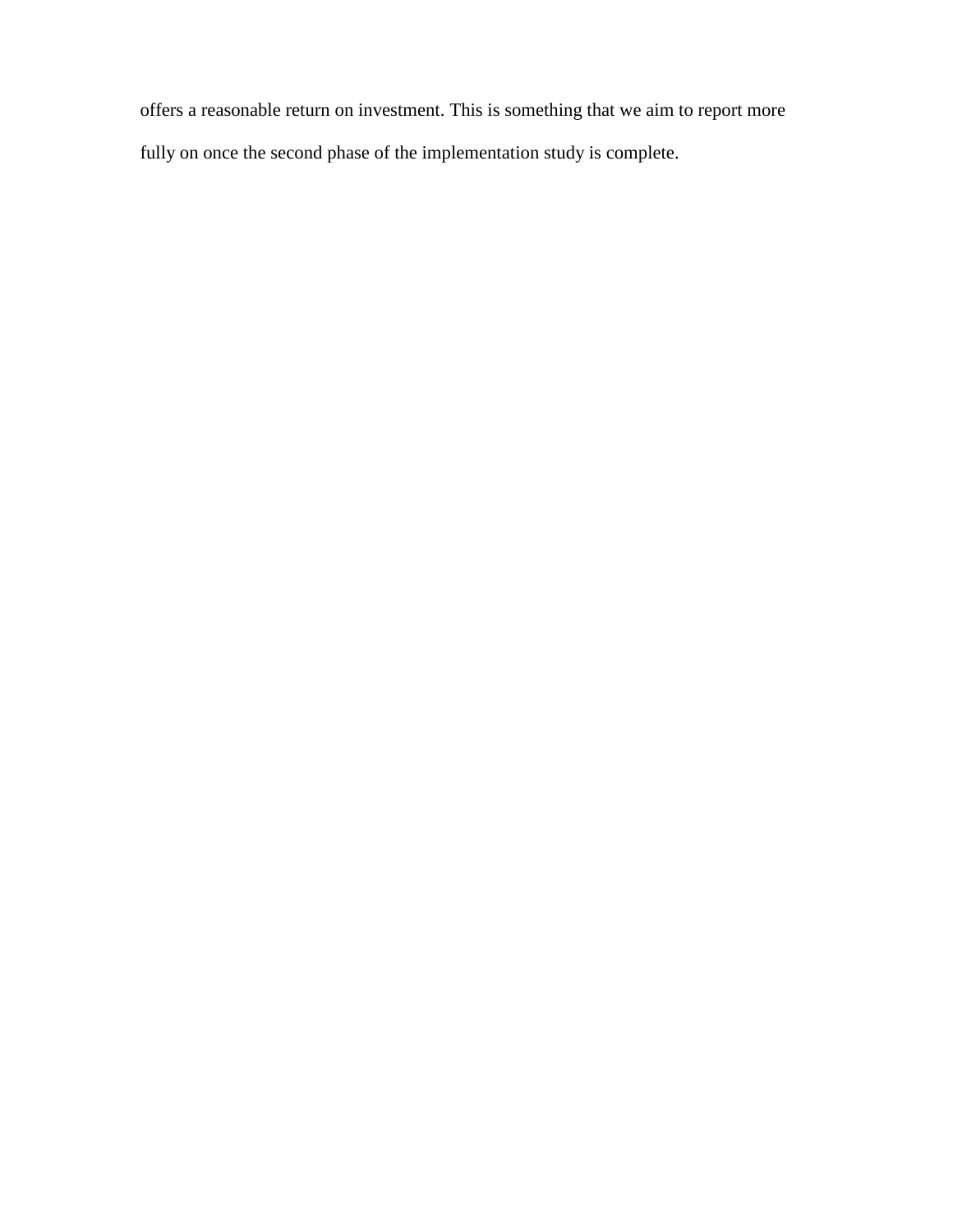## **Box 1: Example of practice level review at monthly CLAHRC project team meeting**

### **Practice 1**: **Overview of Progress at Month 8 of collaborative**

Expected prevalence = 4.0% Total patients to find = 24 Patients found by month 8 = 5; 21% of target

Patients left to find = 19

BP - 80% patients have had ACR test. 17 left to test. 25% of those with known proteinuria are to target 70% of all patients are to target

#### **Current tests of change**

- 1) Audit chronic disease database and ensure all patients meeting CKD criteria are coded appropriately
- 2) Search database to produce list of high-risk patients to screen for CKD
- 3) Call patients identified in high-risk categories searches

## **Agreed Actions**

- 1) Get update on progress of latest tests.
- 2) Assess effectiveness of nurses calling in patients for review.
- 3) Interrogate current CKD register and find out if any patients that were originally called for tests did not attend and recall.
- 4) ACR test remaining 17 patients not tested for proteinuria.
- 5) Run audit search on significant eGFR results. Code those meeting criteria and recall those with single result.

|               | Analysis                                | Plan                                       |
|---------------|-----------------------------------------|--------------------------------------------|
| Structural    | Team have repeatedly put together       | Encourage team to structure intentions     |
|               | plans to move project forward but too   | with some contingency plans, as staff      |
|               | often other problems at the practice    | absences etc have brought project to a     |
|               | have halted these.                      | standstill on occasion.                    |
| Political     | Lead GP on the project is registrar. Is | Having discussed this with senior          |
|               | very enthusiastic about the project     | sponsor, there seems little possibility of |
|               | but is facing opposition from partner   | influencing this partner. Ensure support   |
|               | at surgery.                             | for project team in rest of practice.      |
| Cultural      | Culture of team is good. They are       | Team has not made progress as              |
|               | positive and want to succeed in         | anticipated before project. Try to         |
|               | project. QI team happy to try and       | harness enthusiasm of team to keep         |
|               | embed changes but will struggle with    | pushing towards project close and          |
|               | sustainability in light of opposition   | continue improvement work beyond           |
|               | within practice to change.              | conclusion of project.                     |
| Educational   | Team has demonstrated learning          | Support team in attempts to spread         |
|               | culture throughout but education has    | knowledge to colleagues by holding         |
|               | relied upon passing message on          | occasional meetings with most of           |
|               | informally to peers.                    | practice.                                  |
| Emotional     | Very good team spirit and motivation    | No specific actions needed.                |
| Physical/     | Have been a number of staff absences    | GP has identified this is an area that he  |
| technological | hindering progress. Project brought to  | needs to work on. Support team so that     |
|               | a halt on these occasions due to        | they are able to overcome obstacles        |
|               | absence of skill mix (i.e. GP cannot    | more effectively.                          |
|               | perform IT searches)                    |                                            |

### **Review of practice against Bates et al six core challenges**<sup>12</sup>**:**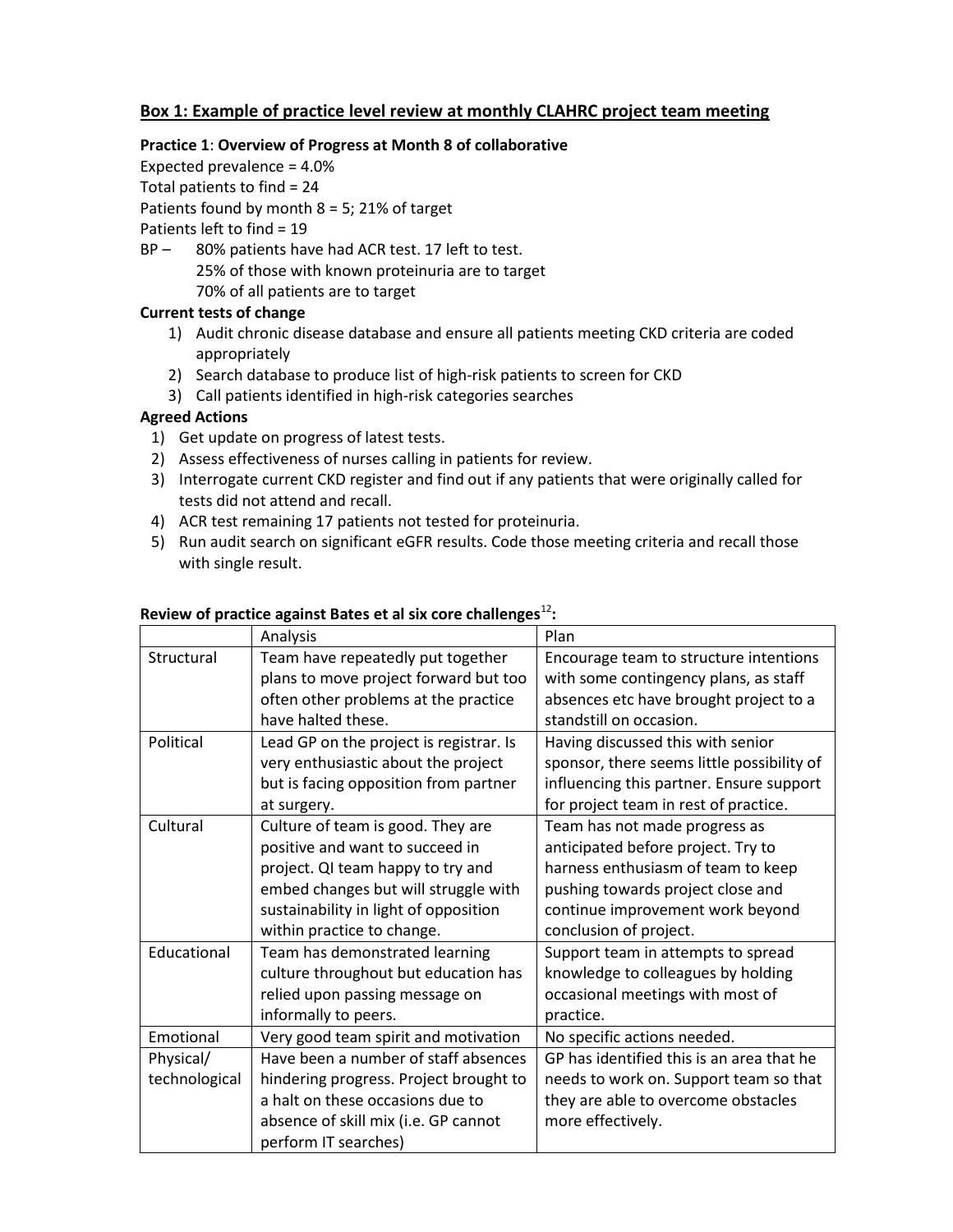## **Box 2: Summary of costs associated with the improvement collaborative**

| <b>Financial cost</b>                         | Approximate average cost per practice (£) |
|-----------------------------------------------|-------------------------------------------|
| Practice payment: buy out time, plus staged   | 8,525                                     |
| payments for achieving key project milestones |                                           |
| and targets                                   |                                           |
| Collaborative learning events: three one-day  | 797                                       |
| learning sessions, plus final summit meeting  |                                           |
| External support from CLAHRC team: two        | 11,310                                    |
| knowledge transfer associates; half-time      |                                           |
| programme manager; half-time information      |                                           |
| analyst; clinical lead and academic lead      |                                           |
| support time                                  |                                           |
| <b>TOTAL</b>                                  | 20.632                                    |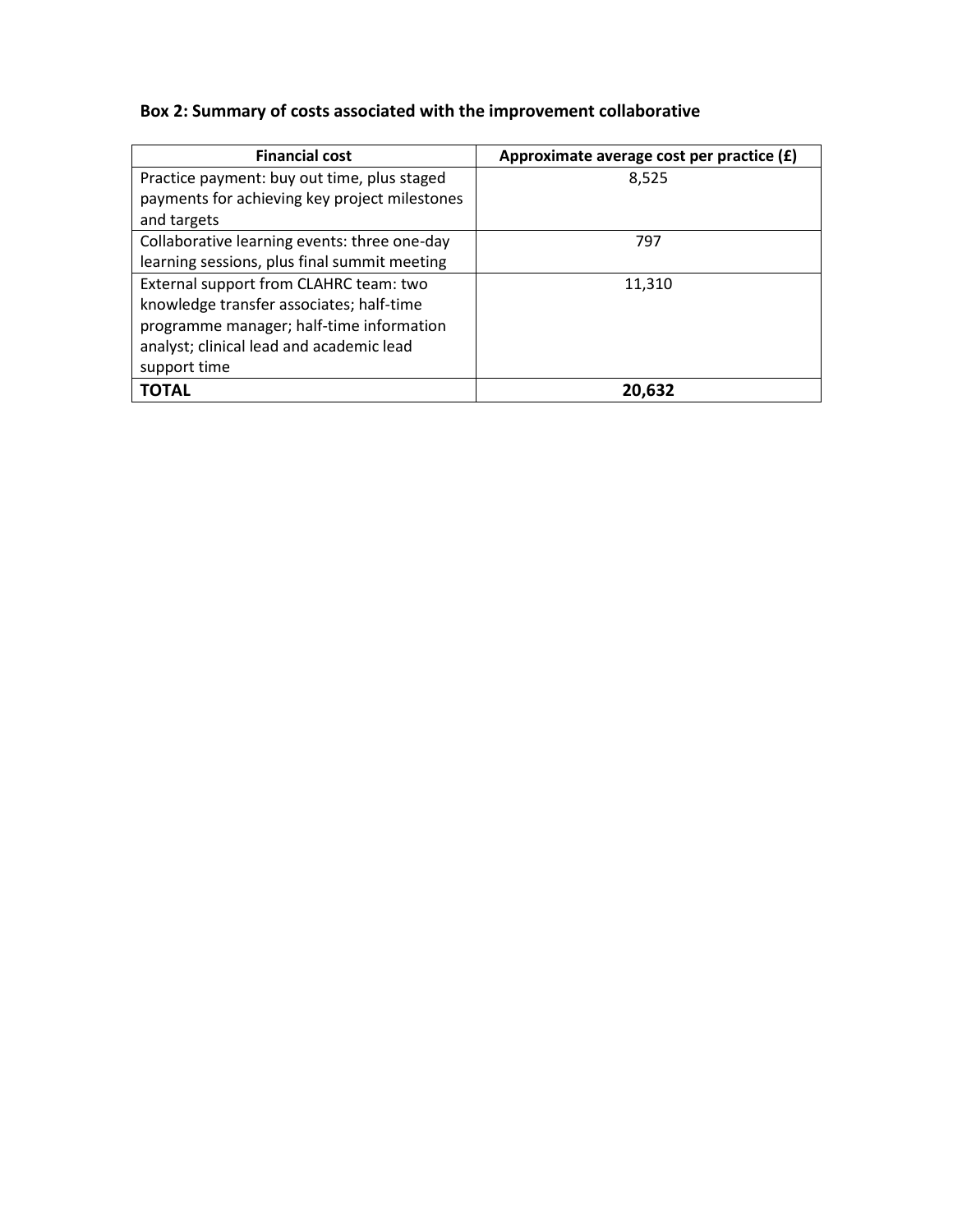## **Box 3: Lessons learnt during the collaborative**

- 1. Benefits of learning sessions
- 2. Important role of data feedback and benchmarking
- 3. Importance of project aligning with local priorities
- 4. Benefits of financial provision to buy out time for practice staff to participate in the improvement project
- 5. Need to secure whole staff engagement, not leave all the work to some members of the improvement team
- 6. Problems caused when there is senior staff opposition to the improvement project
- 7. Problems caused by inadequate IT systems or staff with poor IT skills
- 8. Need for focused/directive facilitation, particularly in the early stages
- 9. Benefits of undertaking a formal context assessment at the start of the project and using this to assess readiness to change and identify potential barriers
- 10.Need to embed skills for improvement within the practice to increase sustainability of change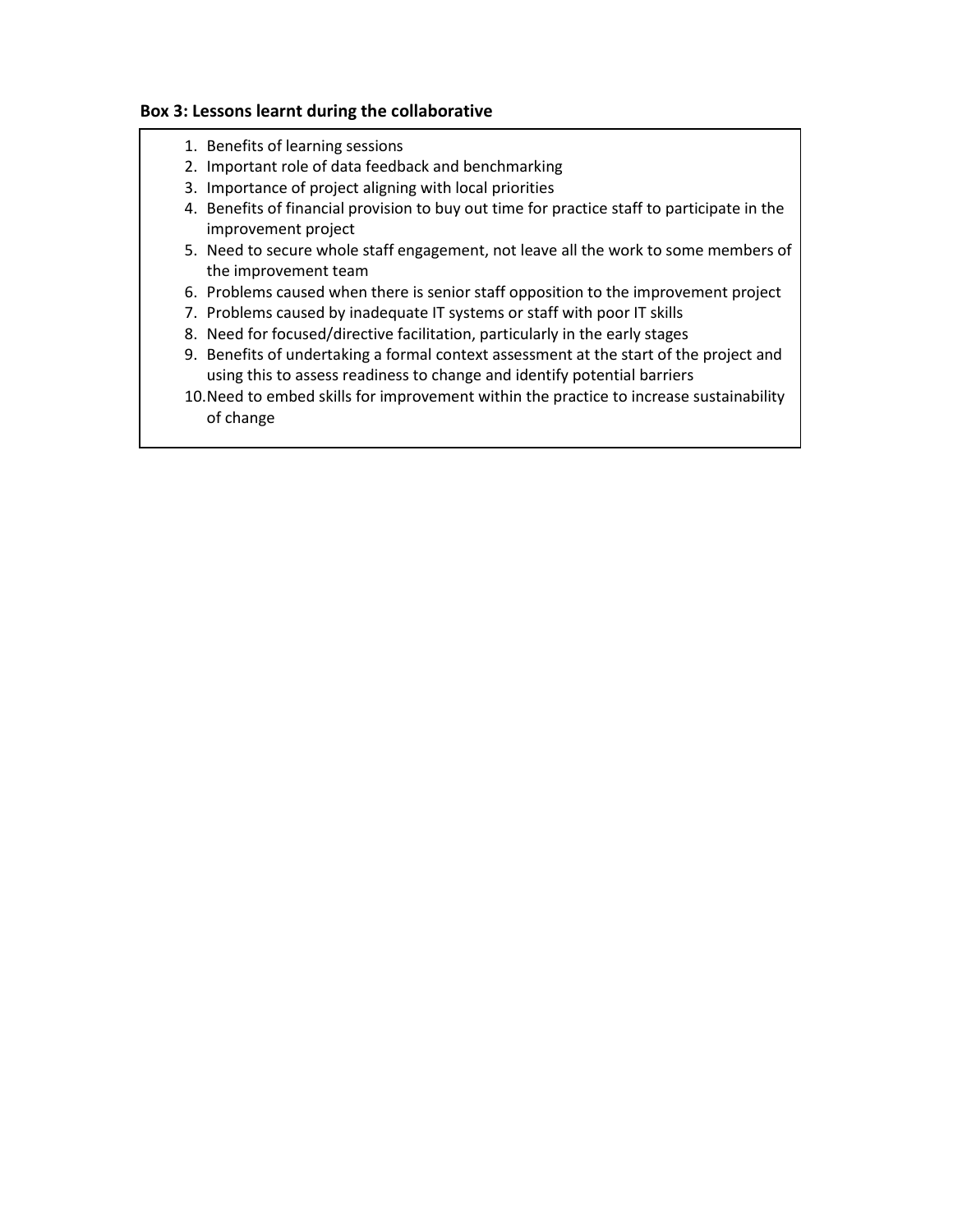## **Box 4: Improvement Guide: Implementing evidence based changes to identify and manage patients with CKD**

#### **Creating a foundation for improvement**

- Establish a multi-professional improvement team in the practice to make effective changes in practice it is most suitable to have a complementary skill mix of staff from different disciplines within practice to fulfil the various roles required for improvement
- Assess the practice context and readiness to accept change considering what potential blocks exist in each practice is the first step to resolving these and facilitating improvement
- Validate the CKD register doing this standardises the register as a starting point removing patients coded incorrectly and coding those that have met the CKD criteria but not coded
- Develop a practice CKD protocol developing a protocol for all staff to follow should remove ambivalence, prevent incorrect coding and prompt that tests are followed up when appropriate

### **Identifying patients with CKD**

- Identify patients with significant eGFR results before a protocol is developed it is likely that many patients will have had tests showing low kidney function but not followed up. A search for patients with eGFR <60 will identify these patients for review
- Ensure that all high-risk patients have had eGFR tests NICE suggests that a number of diseases cause high-risk to patients of developing CKD and that these patients should be considered for kidney function review. These are – hypertension, diabetes or cardiovascular disease, patients with a family history of stage 5 CKD or hereditary kidney disease or associated conditions such as polycystic kidneys, prostatic hypertrophy, structural renal tract disease or renal calculi and haematuria and proteinuria. This list is not exhaustive and other potential patients to be considered include those prescribed nephrotoxic drugs such as lithium

## **Optimal management of CKD patients**

- Ensure that all patients have had a recent ACR test proteinuria is a significant additional risk factor for CKD patients putting them at a far higher risk of a cardiovascular event, all CKD patients should be monitored for this
- Manage blood pressure to recommended targets good management of blood pressure relieves pressure on the kidneys and reduces the progression of CKD as well as lowering the risk for other cardiovascular events
- Encourage patients to get involved and self-manage patients who are educated in the disease feel empowered and more able to control it

#### **Ensuring improvements are sustained**

- Involve and educate other staff all staff at a practice need to understand the improvements that are made so that they can follow guidelines
- Develop systems for regular patient review if patients are systematically recalled for reviews the chances of a review date being missed are reduced. Audits will reinforce this resilience
- Ensuring CKD protocols are used in practice if protocols are readily available to all clinicians then they form a valuable point of reference and reduce the opportunity for error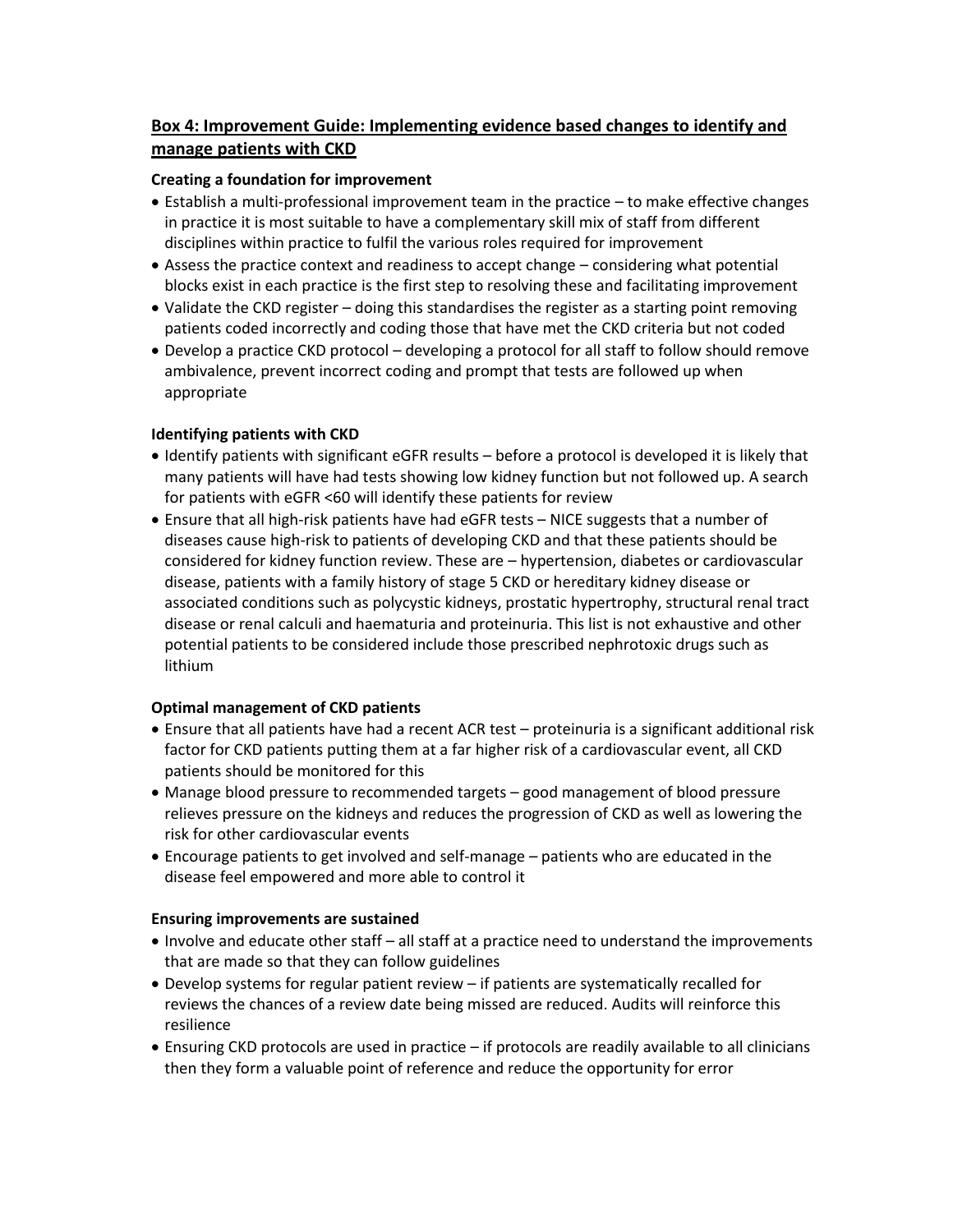# **List of Figures**

Figure 1: Example of a practice-level feedback report

Figure 2: Prevalence achievement against target per PCT

Figure 3: Projections of number of patients found if a 1.2% increase in CKD prevalence

was repeated across Greater Manchester

Figure 4: Breakdown of spread in collaborative practices achieving blood pressure targets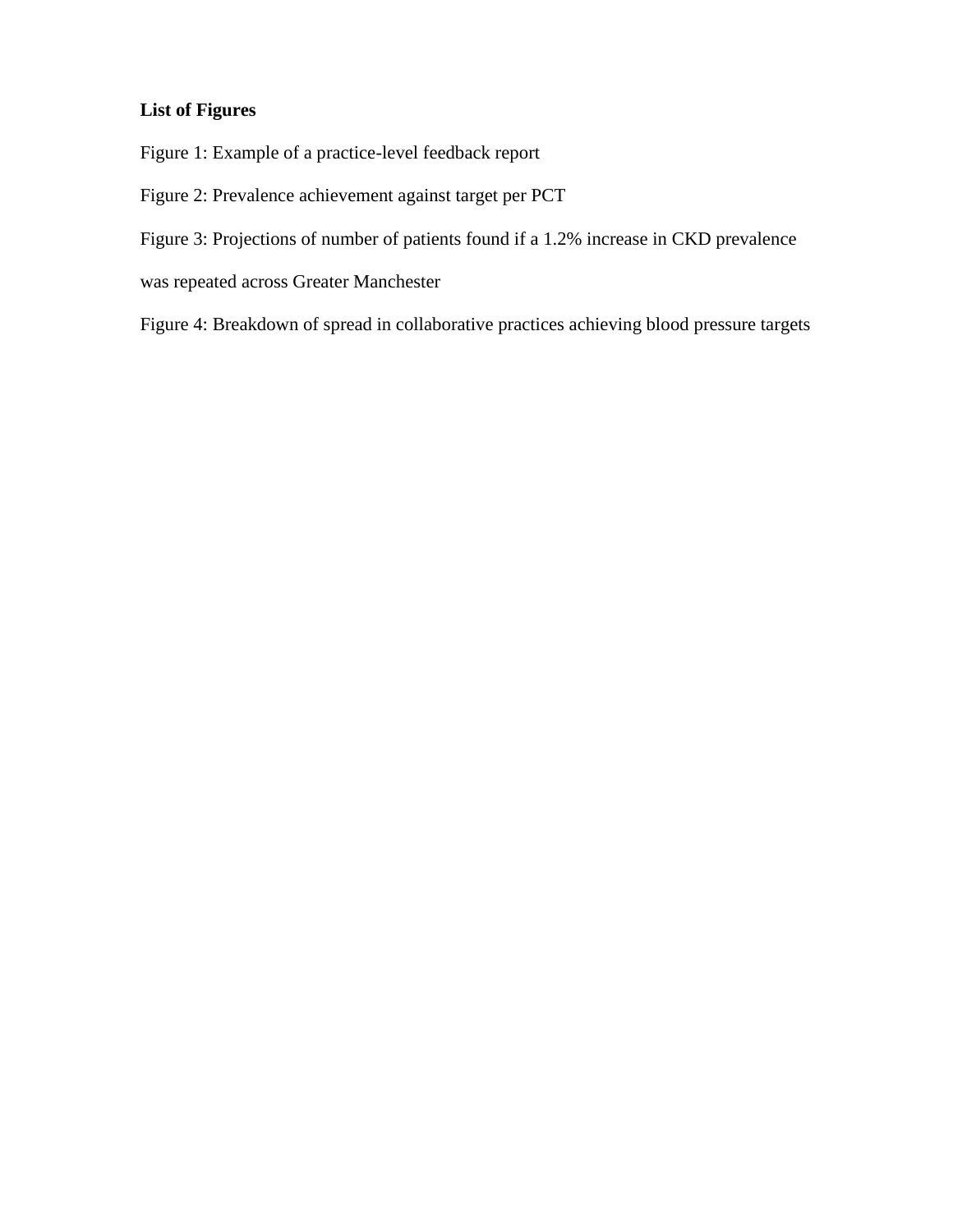#### **Acknowledgements**

The work reported in the paper is supported by the NIHR CLAHRC for Greater Manchester, which is funded by the NIHR and the ten primary care trusts in Greater Manchester. We are grateful to the participants in the CKD collaborative for their involvement, commitment and feedback on the experience of the collaborative. The views and opinions in the paper do not necessarily reflect those of the NIHR.

### **Funding**

The project reported in the paper was undertaken within the NIHR CLAHRC for Greater Manchester, which is funded by the NIHR and the ten primary care trusts in Greater Manchester.

## **Competing Interests**

None

## **Contributors**

All authors contributed to the conception and design of the paper. John Humphreys and Gill Harvey prepared the initial draft of the manuscript and coordinated the process of editing and revision. All authors were involved in the reviewing process and read and approved the final manuscript.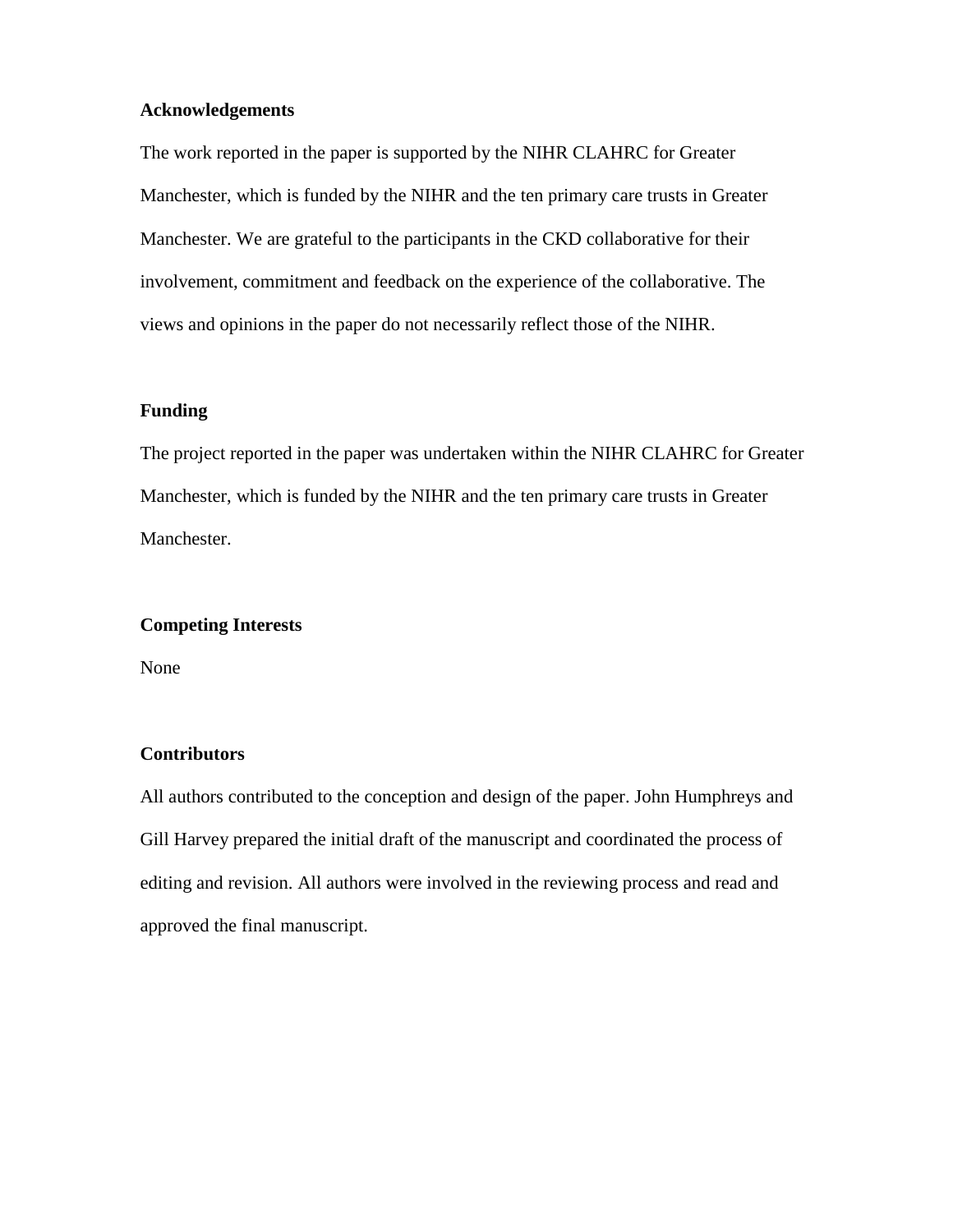#### **References**

1 Wagner EH, Bodenheimer T, Grumbach K. Improving Primary Care for Patients with Chronic Illness. *JAMA* 2002;288:1775-1779.

2 de Lusignan S, Tomson C, Harris K, et al*.* Creatinine Fluctuation Has a Greater Effect than the Formula to Estimate Glomerular Filtration Rate on the Prevalence of Chronic Kidney Disease. *Nephron Clin Pract* 2010;117:c213-c224.

3 Go AS, Chertow GM, Fan D, et al. Chronic Kidney Disease and the Risks of Death, Cardiovascular Events, and Hospitalization. *N Eng J Med* 2004;351:1296-1305.

4 Keith DS, Nichols GA, Gullion CM, et al. Longitudinal follow-up and outcomes among a population with chronic kidney disease in a large managed care organization. *Arch Intern Med* 2004;164:659-663.

5 NHS Kidney Care. *Kidney Disease: Key Facts and Figures*. East Midlands Public Health Observatory, 2010.

6 National Institute for Health and Clinical Excellence. *Chronic Kidney Disease: National clinical guideline for early identification and management in adults in primary and secondary care*. London: National Institute for Health and Clinical Excellence,2008. 7 Crinson I, Gallagher H, Thomas N, et al. How ready is general practice to improve quality in chronic kidney disease? A diagnostic analysis. *Br J Gen Pract* 2010;60:403-9. 8 Quality and Outcomes Framework 2008/9 [http://www.ic.nhs.uk/statistics-and-data](http://www.ic.nhs.uk/statistics-and-data-collections/supporting-information/audits-and-performance/the-quality-and-outcomes-framework/qof-2008/09/data-tables)[collections/supporting-information/audits-and-performance/the-quality-and-outcomes](http://www.ic.nhs.uk/statistics-and-data-collections/supporting-information/audits-and-performance/the-quality-and-outcomes-framework/qof-2008/09/data-tables)[framework/qof-2008/09/data-tables\(](http://www.ic.nhs.uk/statistics-and-data-collections/supporting-information/audits-and-performance/the-quality-and-outcomes-framework/qof-2008/09/data-tables)accessed 15th February, 2012)

9 Office of National Statistics [http://www.ons.gov.uk/ons/publications/re-reference-](http://www.ons.gov.uk/ons/publications/re-reference-tables.html?edition=tcm%3A77-198966)

[tables.html?edition=tcm%3A77-198966](http://www.ons.gov.uk/ons/publications/re-reference-tables.html?edition=tcm%3A77-198966) (accessed  $15<sup>th</sup>$  February, 2012)

10 Bate P, Mendel P, Robert G. *Organising for Quality: The improvement journeys of leading hospitals in Europe and the United States*. Abingdon: Radcliffe, 2008.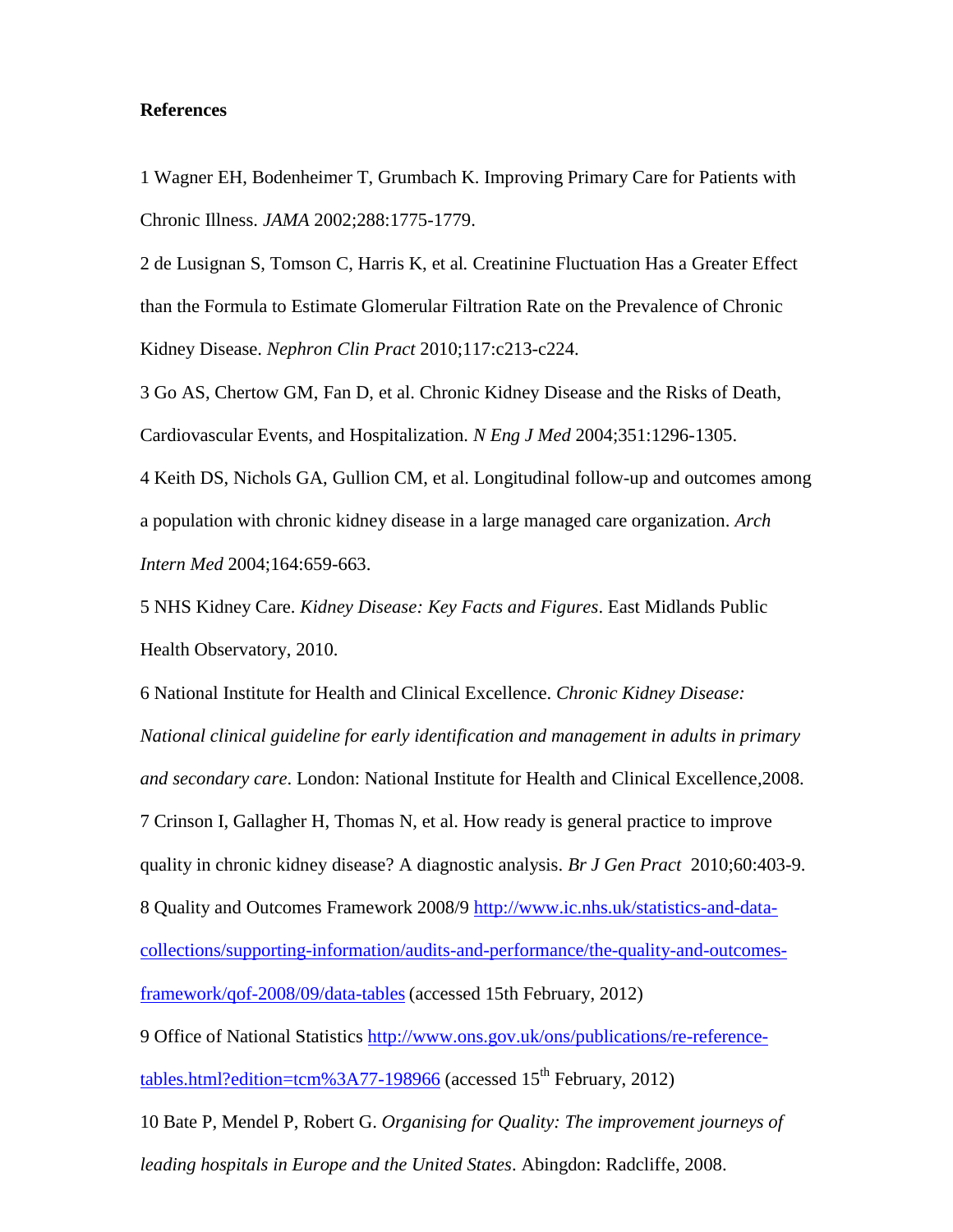11 Harvey G, Fitzgerald L, Fielden S, et al. The NIHR Collaboration for Leadership in Applied Health Research and Care (CLAHRC) for Greater Manchester: Combining empirical, theoretical and experiential evidence to design and evaluate a large-scale implementation strategy. *Implement Sci* 2011;6:96 (23 August 2011)

12 Langley GJ, Nolan KM, Norman CL, et al. *The Improvement Guide: A practical approach to enhancing organisational performance.* San Francisco: Jossey-Bass, 1996.

13 Kitson A, Harvey G, McCormack B. Enabling the implementation of evidence based practice: a conceptual framework. *Qual Health Care* 1998;7:149-158.

14 Institute for Healthcare Improvement. *The Breakthrough Series: IHI's Collaborative Model for Achieving Breakthrough Improvement*. Cambridge, MA: Institute for Healthcare Improvement, 2003.

15 Kitson A, Rycroft-Malone J, Harvey G, et al. Evaluating the successful implementation of evidence into practice using the PARIHS framework: theoretical and practical challenges. *Implement Sci* 2008;3:1 (7 January 2008)

16 Ferlie E, Dopson S, Fitzgerald L*, et al.* Renewing policy to support evidence-based health care. *Public Adm* 2009;87:837-852.

17 McCormack B, Kitson A, Harvey G, et al. Getting evidence into practice: the meaning of context. *J Adv Nurs* 2002;38:94-104.

18 Whitfield M, Holmes M. *A cost and clinical effectiveness evaluation of a 'disease management' programme for Chronic Kidney Disease (CKD).* Final report to Optimal Renal Care UK Ltd. University of Sheffield: ScHARR, 2007.

19 Pawson R, Greenhalgh T, Harvey G, et al. Realist review – a new method of systematic review designed for complex policy interventions. *Health Serv Res Policy*  2005;10(Supp 1):21-34.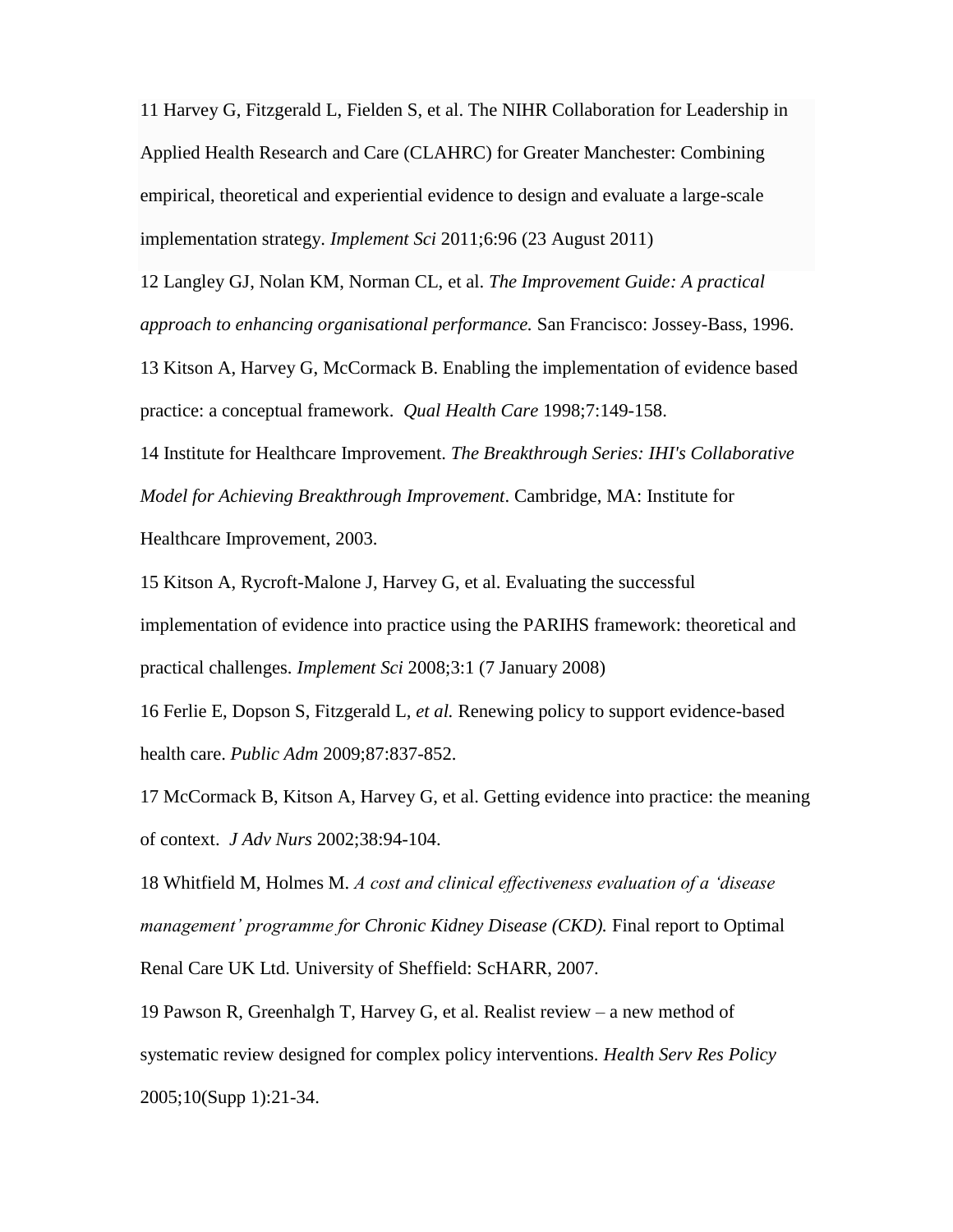20 Øvretveit J, Bate P, Cleary P, et al. Quality collaboratives: lessons from research. *Qua Saf Health Care* 2002;11:345-351.

21 Wilson T, Berwick DM, Cleary PD. What do collaborative improvement projects do? Experience from seven countries. *Jt Comm J Qual Saf* 2003;29:85-93.

22 Hogg W, Baskerville N, Lemelin J. Cost savings associated with improving

appropriate and reducing inappropriate preventive care: cost-consequences analysis.

*BMC Health Serv Res* 2005;5:20 (9 March, 2005).

23 Baskerville N B, Liddy C, Hogg W. Systematic review and meta-analysis of practice facilitation within primary care settings. *Ann Fam Med* 2012;10:63-74.



Figure 1: Example of a practice level feedback report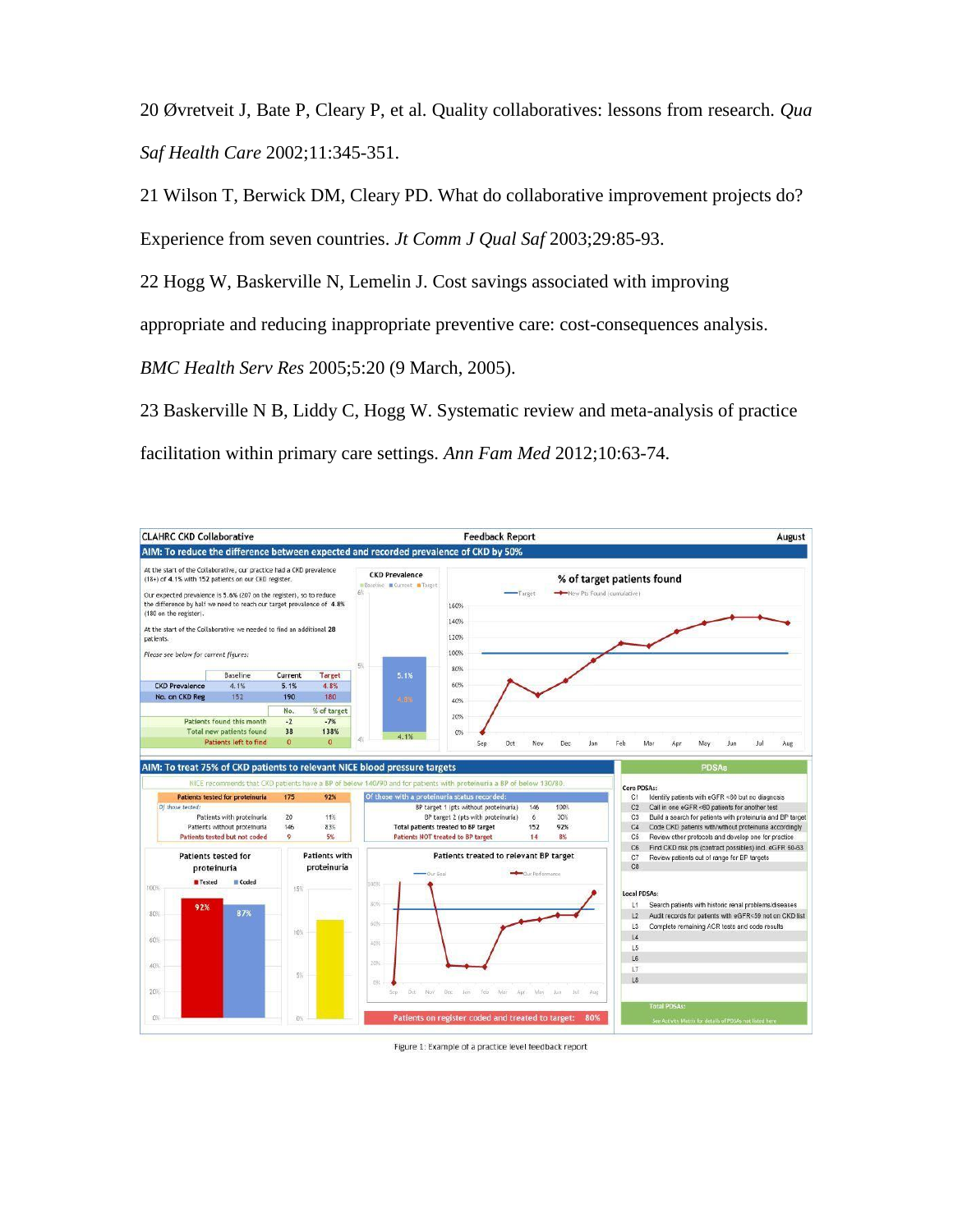

Figure 2: Prevalence achievement against target per PCT



Figure 3: Projections of number of patients found if a 1.2% increase in CKD prevalence was repeated across **Greater Manchester**